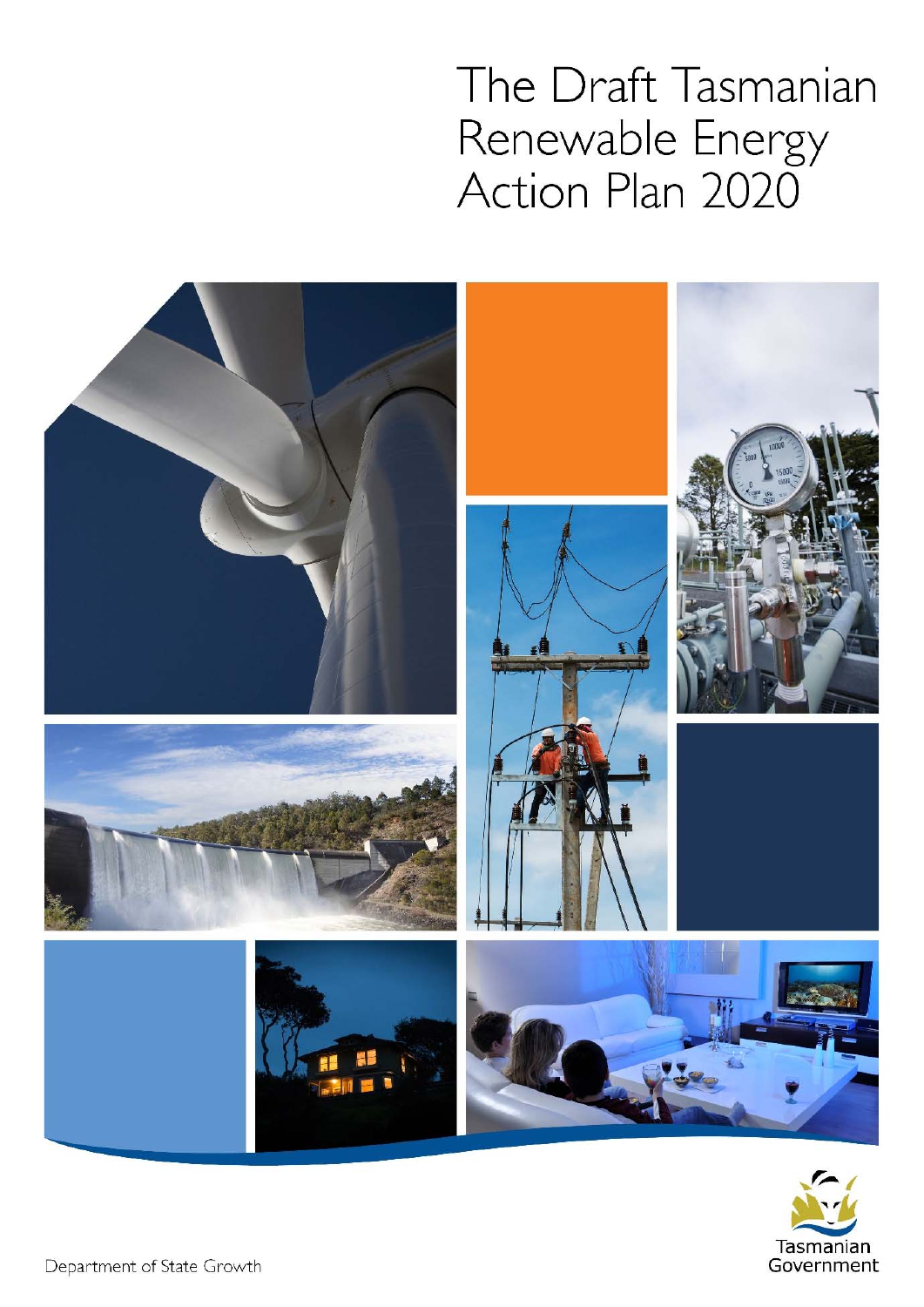# **Contents**

| Priority 1: Transforming Tasmania into a global renewable energy powerhouse  6 |
|--------------------------------------------------------------------------------|
|                                                                                |
|                                                                                |
|                                                                                |
|                                                                                |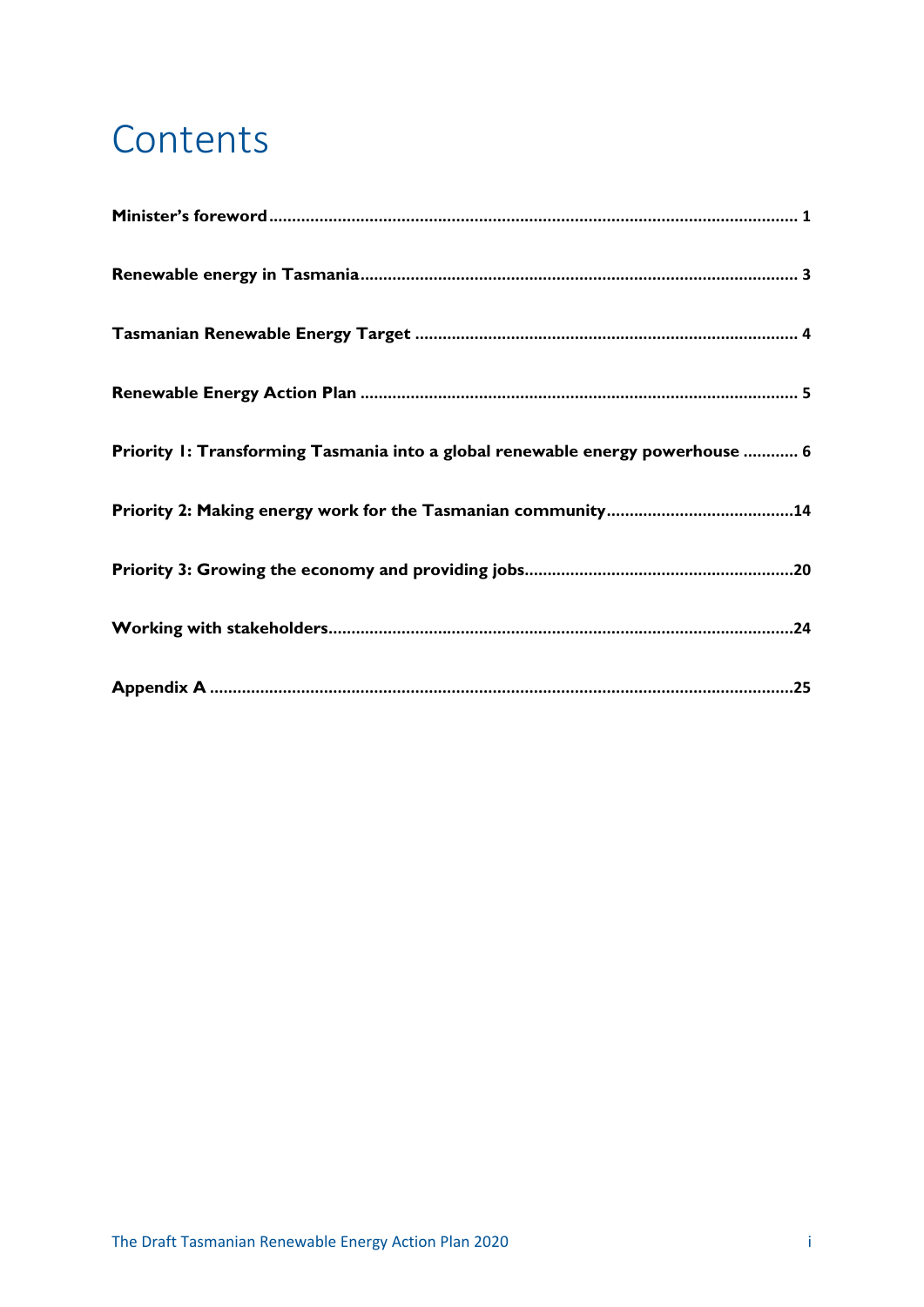## Minister's foreword



Tasmania is the renewable energy powerhouse of Australia. Our renewable energy resources and expertise in developing renewable energy is a 21st century competitive advantage. By seizing Tasmania's immense potential, renewable energy can grow our economy, attract investment, create jobs and support Australia's transition to renewable supply.

And there has never been a more important time to manage the transition to renewable energy. As a result of COVID-19, there are unprecedented challenges facing Australian households and industries. Tasmanians can be assured we have taken action to safeguard our energy supply as the COVID-19 pandemic continues to unfold. As we look to the future, our renewable energy developments will form an important part of rebuilding our economy.

Tasmania is Australia's leading renewable energy state and is on track to be self-sufficient in renewables by 2022, making it the first state in Australia with 100 per cent renewable power generation.

Our Tasmania-First Energy Policy includes a target to deliver not only 100 per cent clean energy by 2022 but the lowest-cost regulated electricity in Australia for residential and small business customers by 2022.

But we can and will do more.

We have set a target to double our renewable generation with a target of 200 per cent of our current needs by 2040. Our Tasmanian Renewable Energy Target, or 'TRET', is a worldleading aim. Far beyond our sister Australian states and territories, our target is unmatched globally.

The opportunity to double our already significant renewable energy production, injecting billions into our economy and creating thousands of local jobs, will largely be realised through our nationally significant Project Marinus and Battery of the Nation projects.

Our \$50 million hydrogen industry development support package, the biggest in the nation, will kick-start the renewable hydrogen industry in Tasmania, creating hundreds of additional jobs and injecting further billions into our economy.

Tasmania aspires to lead the way as a region for new and expanded industrial developments on-shore – where manufacturing, commercial and industrial operations can directly access our low cost, reliable and clean electricity resources.

In fact, we will continue our strategy of utilising renewable energy as a key economic driver that benefits all Tasmanians through job creation, investment and economic development.

Tasmanians can be proud that our renewable energy generation is at the heart of Tasmania's nation leading climate action plans, helping to reduce our emissions and those of the nation.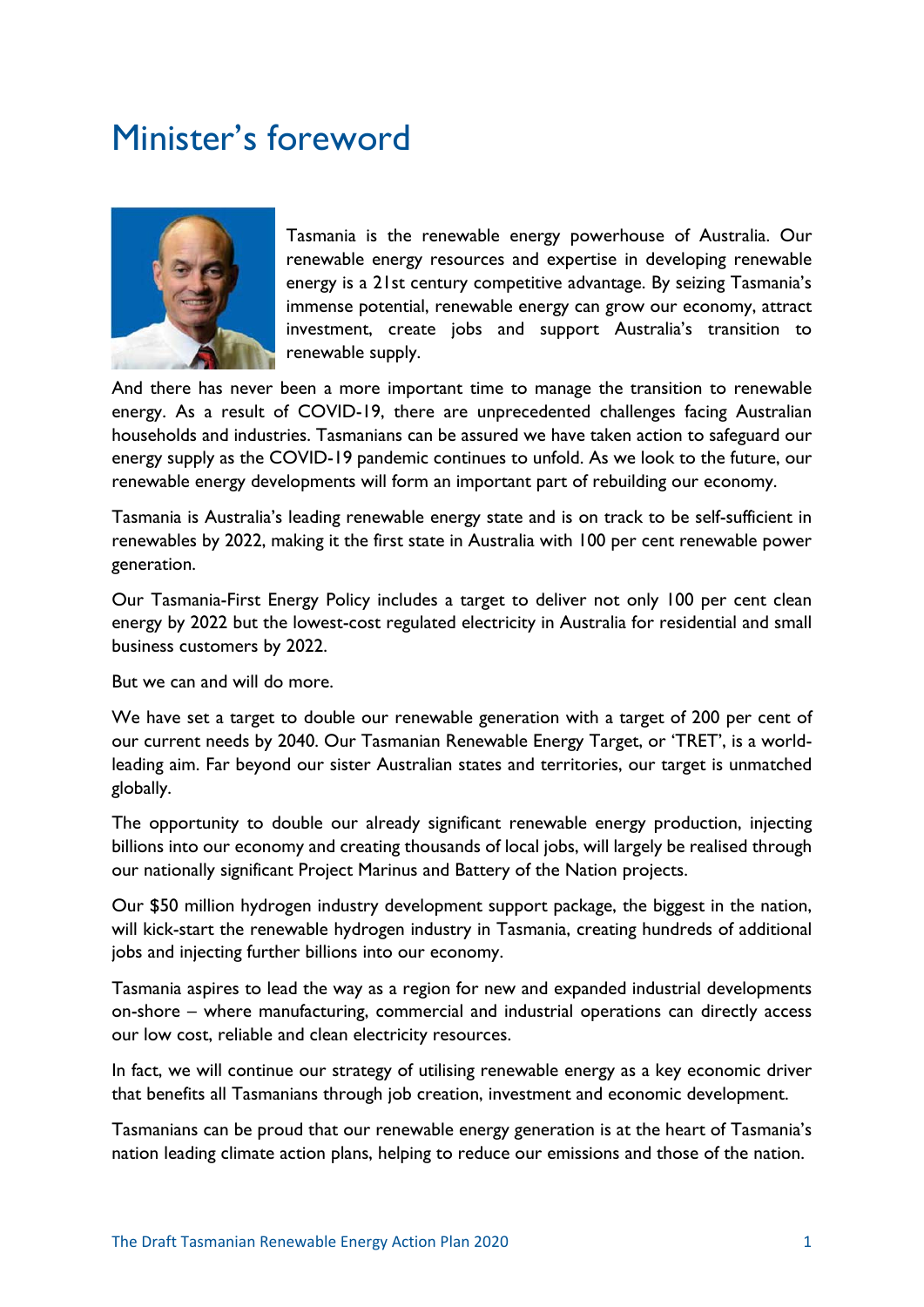We were the first state to achieve zero net emissions, achieving this feat in 2016, and we still have the lowest per capita emissions of all states and territories.

Proudly, we are also one of the lowest net emitters of carbon dioxide on the planet, having reduced emissions by 95 per cent from 1990 levels.

Renewable energy is consistent with our pure, fresh and natural Tasmanian 'brand' which is best represented by our low cost, reliable, clean energy.

It can't be ignored that we produce nearly a quarter of Australia's renewable energy, while Tasmanians consume just two per cent of the nation's energy.

We remain committed to continuing to promote and develop Tasmania's renewable energy brand both nationally and globally, ensuring we become an example for the rest of the world to follow.

Importantly, Tasmanians come first and are central to our goal to deliver Tasmanian residents and small businesses the lowest possible regulated electricity prices. As the energy market undergoes rapid transformation and technological change, we will ensure that Tasmanian customers are empowered to manage their energy needs and take advantage of new technology and market offerings.

This draft Renewable Energy Action Plan articulates our vision and a suite of actions to develop renewable energy generation in Tasmania over the coming twenty years.

Our plan will define the pathway to securing a renewable energy future, creating thousands of local jobs, strengthening our economy and ensuring energy remains affordable and accessible.

The Renewable Energy Action Plan will establish the platform to transform Tasmania from being Australia's renewable energy powerhouse into a world leading provider of clean, reliable and affordable energy.

We welcome the opportunity to share our vision, and encourage you to provide your feedback on our draft Renewable Energy Action Plan.

The Hon' Guy Barnett MP **Minister for Energy**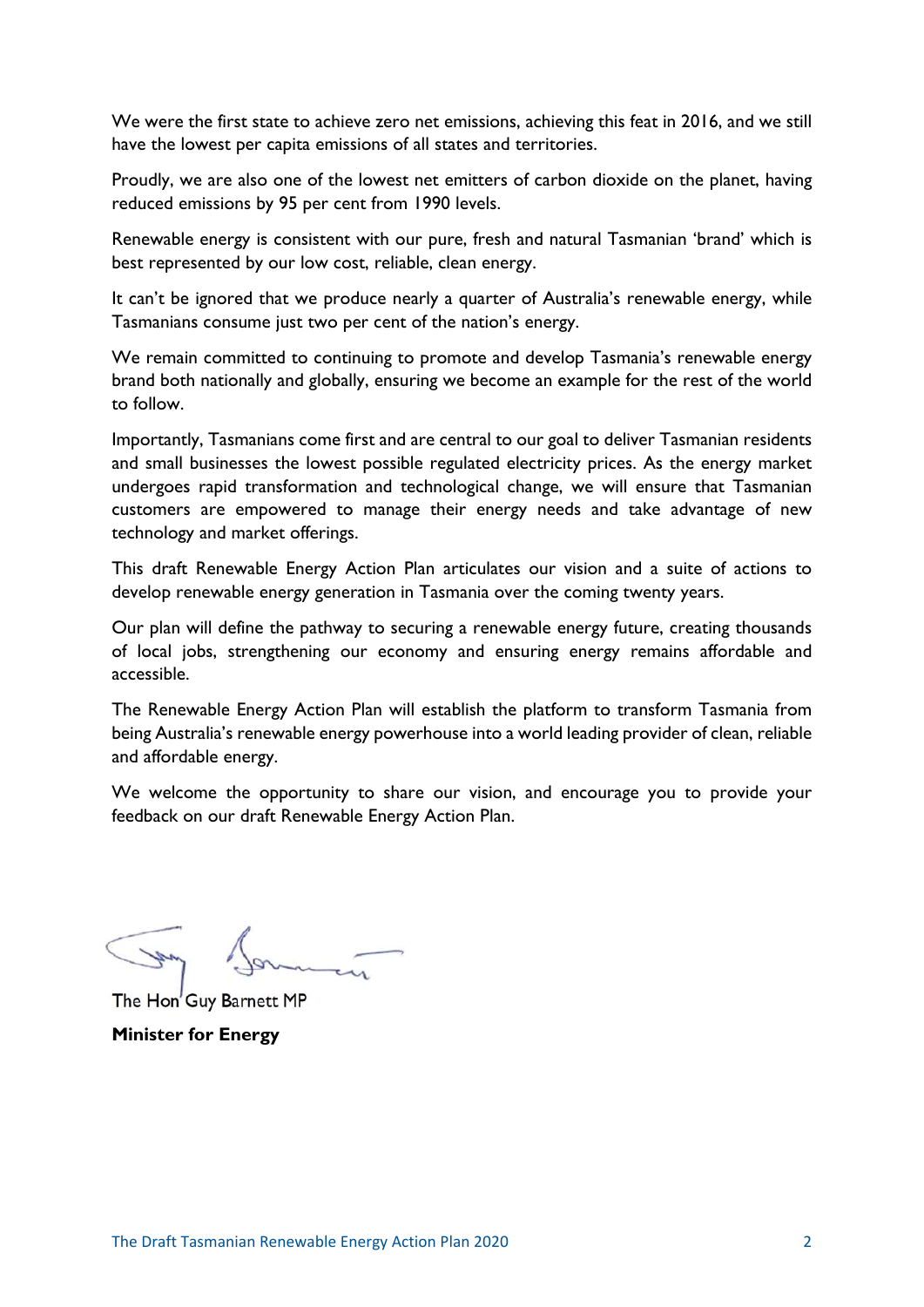## Renewable energy in Tasmania

Renewable energy has been identified as a key economic driver for the future. The Australian energy sector is undergoing a period of unprecedented change. As traditional fossil fuel generators retire, Australia must invest in a modern renewables based energy system that provides affordable, reliable and clean energy.

Over the past 100 years Tasmania has built its economy on our world-class renewable energy, which has provided cost competitive, reliable, clean power. This sustained investment in renewable energy infrastructure and technology has attracted energy-intensive, jobs-rich major industry and placed Tasmania as a leader in renewable energy supply, knowledge and expertise.

As the nation's leading renewable energy state, we are perfectly placed to deliver what the country needs – low cost, reliable and clean energy that will create jobs, put downward pressure on electricity prices, and help decarbonise Australia's energy sector.

Tasmania will soon achieve the status of being one of the few jurisdictions in the world to achieve 100 per cent self-sufficiency in renewable electricity generation.

This status, backed by Tasmania's decade long investment in renewable energy, gives Tasmania a significant competitive advantage as an investment destination for major renewable energy projects, nationally and globally.

The overwhelming majority of Tasmanian electricity is generated from our substantial hydro resources, as well as a significant contribution from our world-class wind resources.

Along with our expertise in developing renewable generation projects across Australia and internationally, Tasmania has the platform to be a world leader in renewable energy.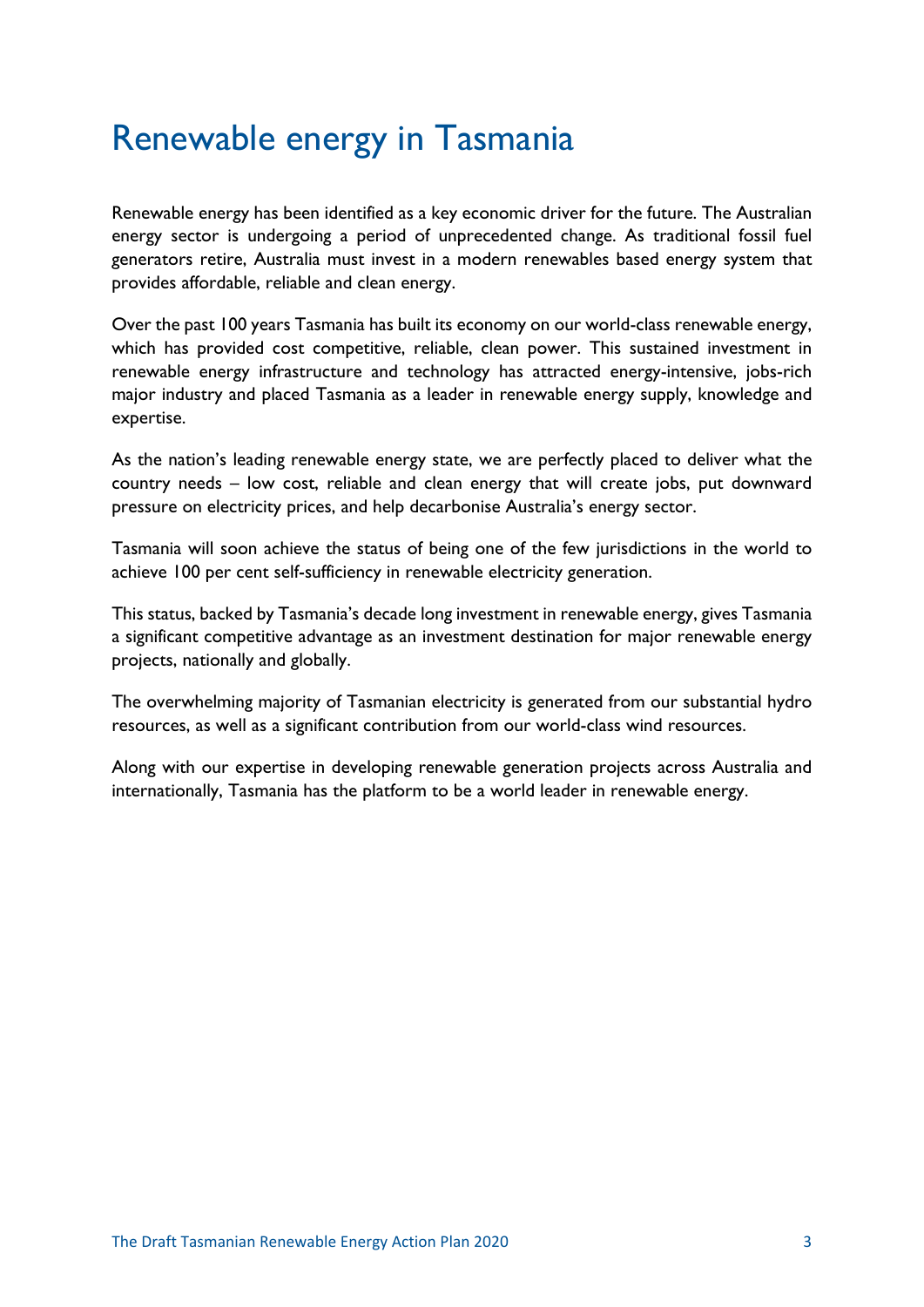## Tasmanian Renewable Energy Target

Tasmania will be the first state in Australia, and among an elite few locations globally, with 100 percent renewable power generation. Tasmania has the opportunity to ensure that the most compelling  $21^{st}$  century competitive advantage that industry and consumers want – renewable energy – underpins our economy in Tasmania, attracts investment, creates jobs and supports Australia's transition to renewable energy.

We are the renewable energy powerhouse of Australia and continue to lead the way, which is why we announced a new ambitious renewables target of 200 per cent of our needs by 2040, which will see Tasmania double its renewable production.

Based on current assumptions for 2022, a renewable energy target commitment of an additional 10 500 GWh per year by 2040 would result in a total of approximately 21 000 GWh per year of renewable energy generation.

The importance of the Tasmanian Renewable Energy Target is to provide investment confidence to new renewable energy projects ranging from distributed energy resources to utility-scale hydro, wind and solar generation.

The target will also aid Tasmania's response to the COVID-19 pandemic through encouraging investment and development and helping to drive the Tasmanian economy onwards as it recovers from the impacts of COVID-19

Our target is expected to be legislated in 2020, and is scheduled for tabling in the second half of the year.

Legislating the Tasmanian Renewable Energy Target will give the Australian energy sector and broader community certainty about the Government's long term strategy for renewable energy development in Tasmania.

This target will be unmatched globally. There are no other renewable energy targets in the world with Tasmania's vision.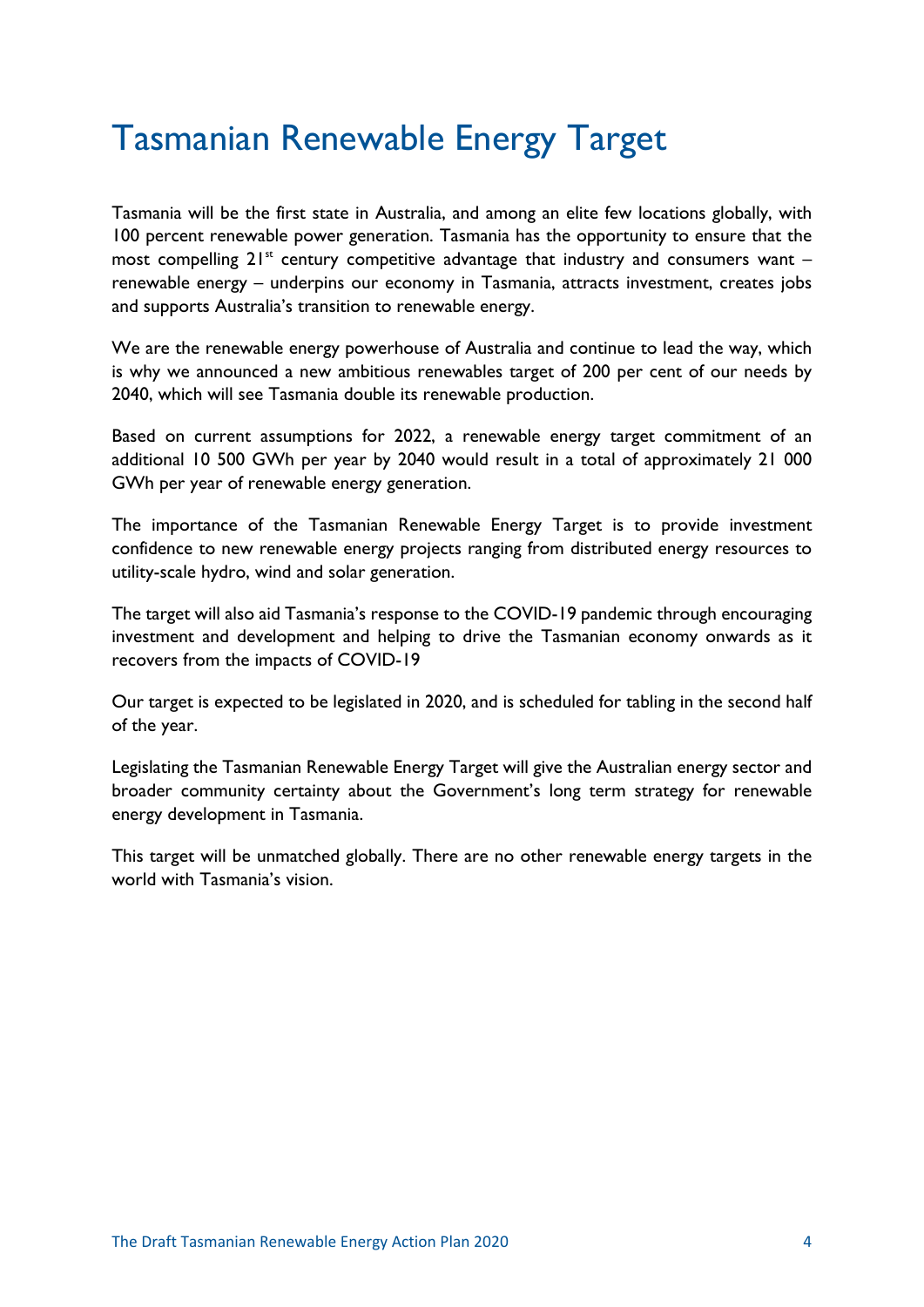## Renewable Energy Action Plan

The Tasmanian Renewable Energy Target will underpin our Tasmanian Renewable Energy Action Plan that will deliver for Tasmanians in three key priority areas:

- **1. Transforming Tasmania into a global renewable energy powerhouse**
- **2. Making energy work for the Tasmanian community**
- **3. Growing the economy and providing jobs**

Through setting clear targets and actions, the Tasmanian Renewable Energy Action Plan will build on Tasmania's natural competitive advantages and leverage existing and planned investments to significantly grow Tasmania's renewable energy sector for the benefit of all Tasmanians.

Helping achieve our target, our major national renewable energy projects such as Battery of the Nation, Project Marinus and existing and future wind farm developments are integral to the Tasmanian Renewable Energy Action Plan, as is the Tasmanian Renewable Hydrogen Action Plan that will enable Tasmania to benefit from the emerging global hydrogen industry.

The Tasmanian Renewable Energy Action Plan will ensure that throughout this ground breaking period of change, the benefits of renewable energy flow to all Tasmanians.

In these challenging times as the COVID-19 crisis continues to unfold, it is more important than ever to build resilience into our economy. Tasmania's renewable energy plays a critical role in our economy and community life and the Government acted quickly shield Tasmanians from the economic and social impacts of COVID-19 with an unprecedented \$985m Social and Economic Impact Support Package.

However due to the economic uncertainty that the pandemic is causing, the Tasmanian Government will continue to look for opportunities to stimulate and boost our economy and protect and create jobs during this extremely challenging time.

The role that the renewable energy sector can play in boosting jobs and investment during this crisis will be a key area that the Tasmanian Government will examine as part of its the wider economic recovery strategy.

The Tasmanian Renewable Energy Target and the Tasmanian Renewable Energy Action Plan will be key to this and we will continue our strategy of utilising renewable energy as a key economic driver that benefits all Tasmanians through job creation, investment, and economic growth.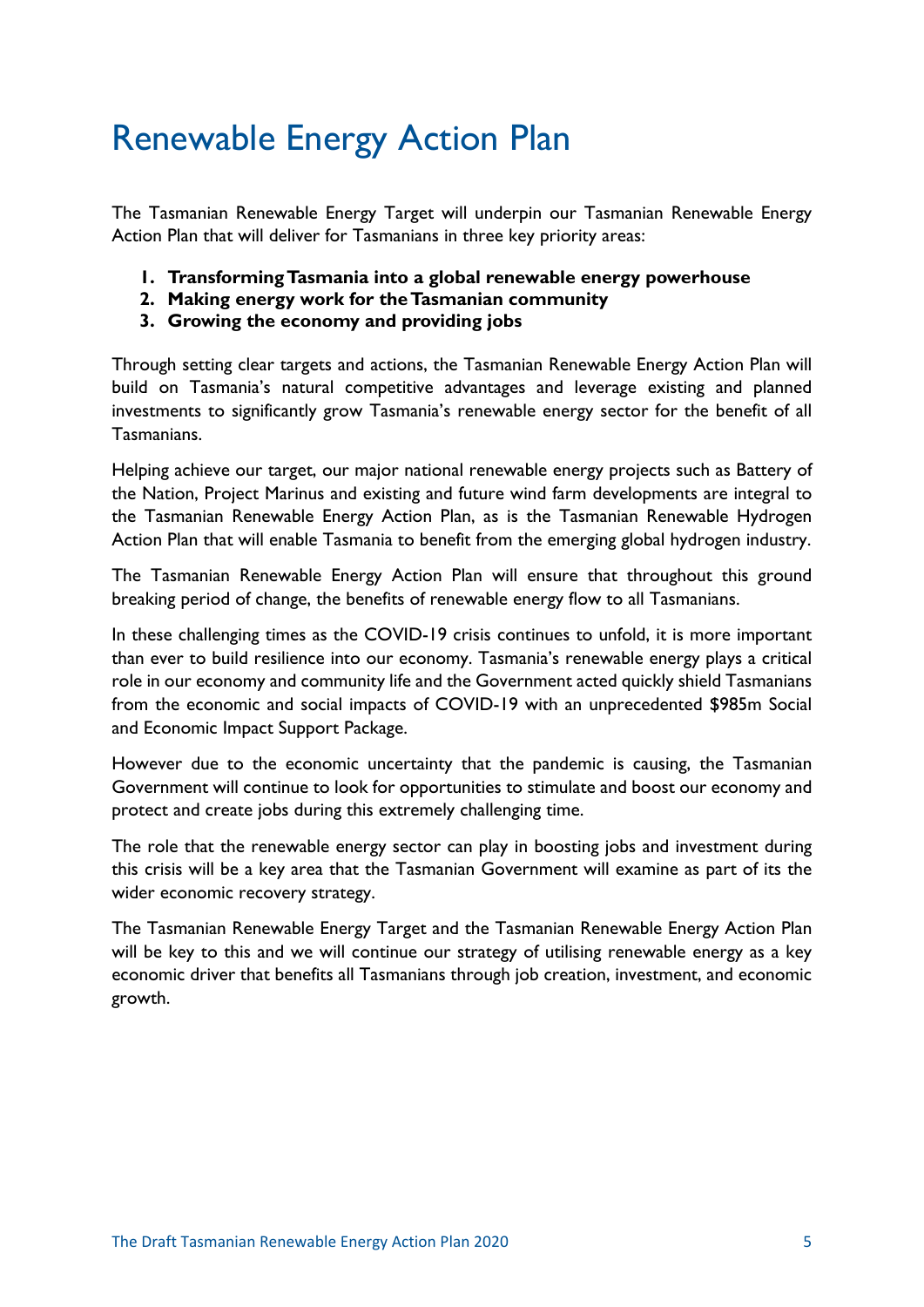# Priority 1: Transforming Tasmania into a global renewable energy powerhouse

| <b>KEY</b><br><b>TARGETS</b> | By 2022 Tasmania will be 100 per cent self-sufficient in renewable<br>electricity generation.                 |
|------------------------------|---------------------------------------------------------------------------------------------------------------|
|                              | By 2040 we will double our renewable energy generation with a<br>target of 200 per cent of our current needs. |
|                              | • From 2030 Tasmania will be a producer and exporter of renewable<br>hydrogen.                                |

### **Objectives**

The Tasmanian Government is committed to transforming Tasmania into a global renewable energy powerhouse.

Tasmania is on target to reach 100 per cent self-sufficiency in renewables ahead of the 2022 target. This achievement will form the baseline for a Tasmanian Renewable Energy Target to double our renewable energy production to 200 per cent of our current electricity needs by 2040.

The Tasmanian Renewable Energy Target is vitally important. It signals our vision to produce more renewable energy than needed on island to export back to mainland Australia via the existing Basslink interconnector, and new interconnection through Project Marinus.

As a key cornerstone of this objective, the government will continue to support and progress major national renewable energy projects such as Battery of the Nation, Project Marinus, and existing and future wind farm developments as well as the opportunities presented by our emerging ocean and biomass resources.

Utilising Tasmania's natural advantages and existing renewable resources, the Tasmanian Renewable Hydrogen Action Plan will ensure Tasmania is perfectly placed to benefit from the emerging global hydrogen industry and will enhance the promotion of Tasmania as a premier destination for investment in clean energy projects.

It is recognised that community support for large scale developments is necessary to ensure that renewable energy works for and benefits the communities in the areas that these developments take place.

We place a high priority on best practice stakeholder engagement, maximising local community benefits, and sound environmental practices. As such, we will develop a best practice framework to support the strategic growth of the renewable energy industry over the next 20 years.

Tasmania will also continue to take a leadership role in efforts to combat climate change and the government will conduct a detailed analysis of the pathway Tasmania would need to take to achieve a target of net zero emissions prior to 2050.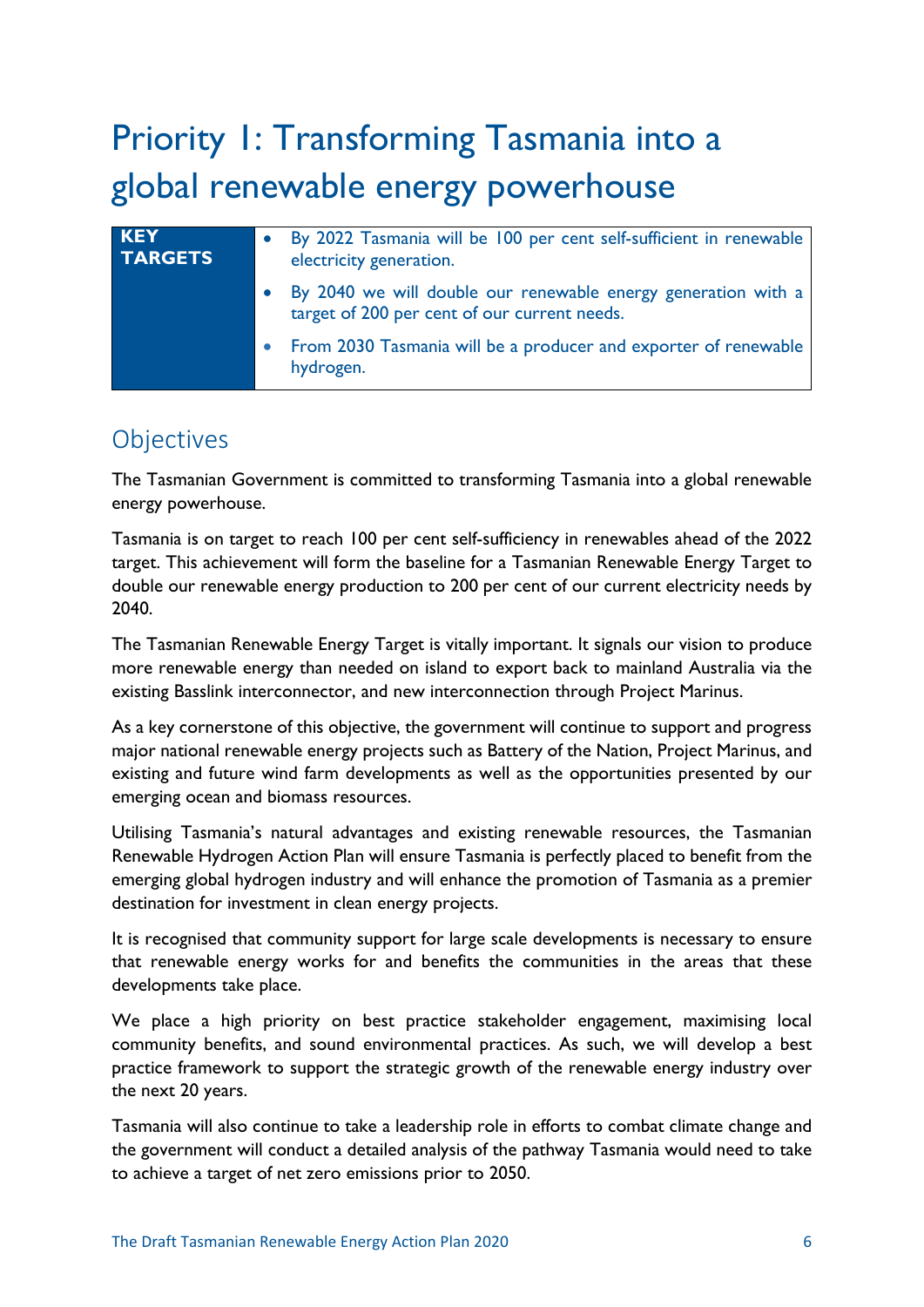### Actions

1.1 Introduce a Tasmanian Renewable Energy Target to double Tasmania's renewable energy production to meet 200 per cent of our current electricity needs

In 2018 as part of the Tasmania-First Energy Policy, the Government set a target for Tasmania to become self-sufficient in renewables by 2022. That is, by 2022 Tasmania will be able to meet its annual electricity demand from on-island renewable electricity generation.

Tasmania is well on target to achieve this milestone ahead of schedule when two major wind farms, Cattle Hill and Granville Harbour, become fully operational.

The Tasmanian Renewable Energy Target will increase the state's renewable generation output equivalent to 200 per cent of 2022 electricity generation levels, meaning that by 2040 Tasmania will produce twice as much renewable energy as it will be generating in 2022. In practice, this is a commitment to generate an additional 10,500 GWh per year by 2040.

The target is expected to be legislated in 2020 and is scheduled for tabling in the second half of the year.

As part of this pathway the government will also set an interim target of achieving 150 per cent of renewable electricity generation by 2030. That is, a target to generate 15 750 GWh per year.

The introduction of legislation setting the target demonstrates the government's intention to further expand on-island renewable generation and drive increased investment and economic activity in the renewables sector. Increased renewable generation will allow Tasmania to increase its energy exports into the National Electricity Market (NEM), attract and develop new industries such as renewable hydrogen, and enhance Tasmania's competitive advantage as a renewables based, low carbon economy.

The realisation of Project Marinus and Battery of the Nation, coupled with Hydro Tasmania's reinvestment program over the next decade and the suite of large scale renewable energy and wind projects already under development, provides a solid and credible basis for Tasmania to achieve this strong and ambitious target.

The setting of a strong target to expand our renewable generation capacity will also further secure the state's energy system and continue Tasmania's transition to a net zero emissions economy.

Importantly, the establishment of the target will further enhance Tasmania's significant contribution to the achievement of national carbon emissions reduction objectives.

Electricity generation is responsible for over 36 per cent of Australia's greenhouse gas emissions. The establishment of a new target will help lead Australia through its transition towards cleaner sources of energy and meet its commitments to reduce greenhouse gas emissions under the Paris Agreement.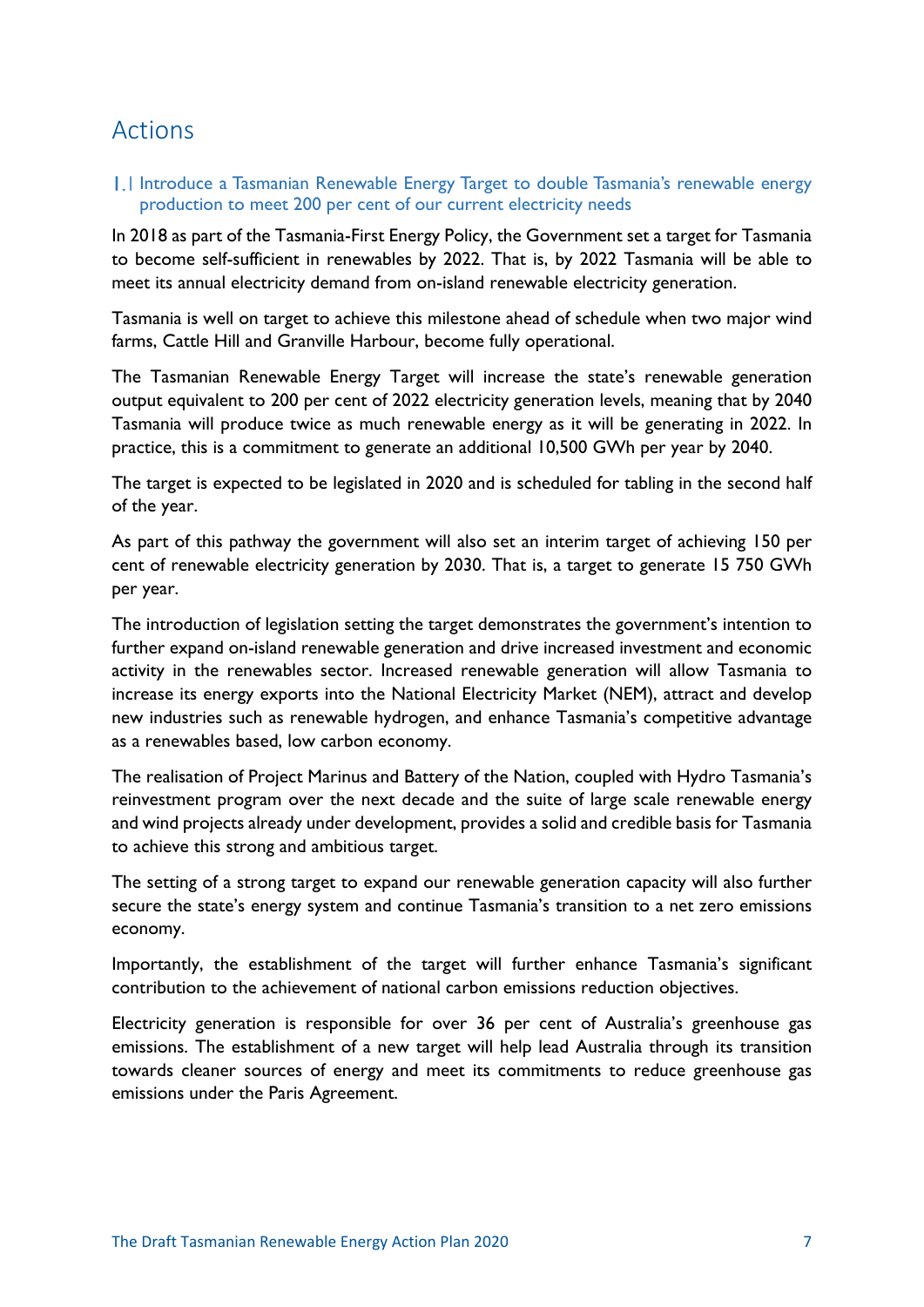#### 1.2 Continue to progress Project Marinus and Battery of the Nation

#### Project Marinus

Project Marinus is a proposed 1500 megawatt capacity undersea electricity connection between Tasmania and Victoria that would allow Tasmania to export more of our renewable, reliable and dispatchable energy resources into Australia's future electricity grid.

To date the Australian Government has contributed \$56 million to advance the design and approvals phase of Project Marinus, while the Australian Renewable Energy Agency (ARENA) has provided \$10 million. The Tasmanian Government, through TasNetworks, has matched this ARENA funding to progress the recently completed Project Marinus Feasibility and Business Case Assessment phases.

On 5 December 2019, TasNetworks released the Business Case Assessment for Project Marinus. The report confirms that a business case is likely to be positive, and shows that the 1500 MW cable (delivered in two 750 MW stages) and supporting transmission are technically feasible and commercially viable. The Marinus Link and supporting transmission upgrades required to the Tasmanian on-island transmission network will enable additional dispatchable energy to be transferred across Bass Strait to support a transforming NEM.

Economic analysis undertaken indicates that in addition to benefits to the energy market of between \$600 million and \$3.1 billion, the project delivers significant broader economic contributions from the development, construction, and operation of Marinus Link and supporting transmission in Tasmania and Victoria. This includes economic value add forecast to be up to \$1.4 billion and 1400 jobs in Tasmania and \$1.5 billion and 1400 jobs in Victoria in peak construction.

The project will also unlock an additional pipeline of investment in renewable energy and long duration energy storage in Tasmania, including Battery of the Nation developments, estimated to be up to \$5.7 billion and 2350 jobs. The total economic contribution to Tasmania from Project Marinus, Battery of the Nation, and broader renewable investment is estimated to be up to \$7.1 billion. This investment can lead to up to 1400 Tasmanian jobs during peak construction and unlock up to 2350 jobs from broader renewable energy projects.

Tasmania will continue to work with national energy market bodies to progress the Marinus Link. At its 20 March 2020 meeting, the Council of Australian Government's (COAG) Energy Council agreed to undertake further work to enable consideration of appropriate fair-cost allocation methodology for transmission infrastructure, such as interconnectors, by 30 September 2020. This work will assess what is the fairest cost allocation, including the status quo. This is an important step to ensuring Tasmanians only pay their fair share for Project Marinus.

#### Battery of the Nation

Hydro Tasmania's Battery of the Nation project looks at how Tasmania can tap into its renewable energy potential, through developing a pathway of future opportunities – unlocking latent hydro power capacity, system expansion including pumped hydro, and more transmission and interconnection. The Australian Government has shortlisted Hydro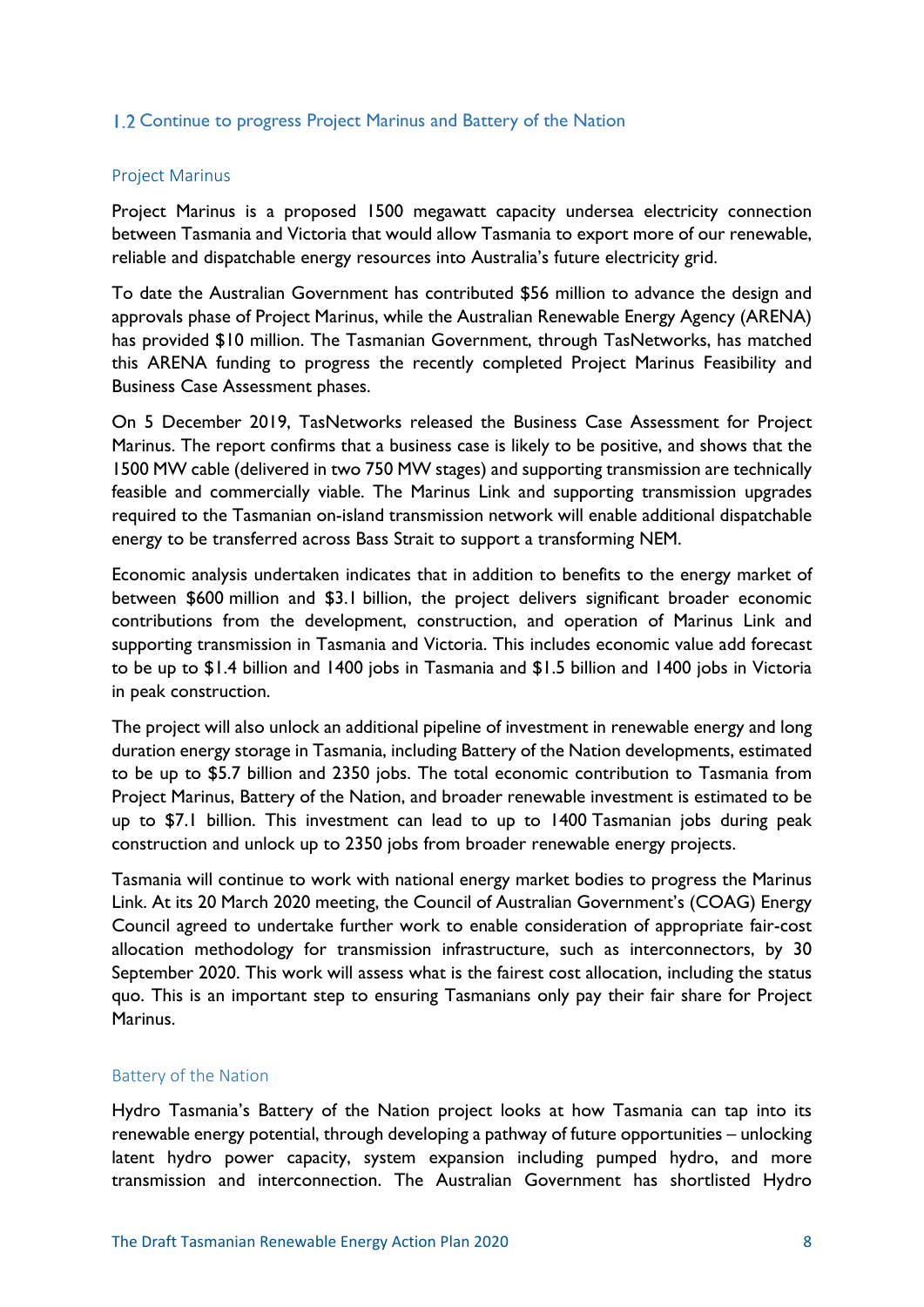Tasmania's Battery of the Nation projects in its top 12 projects for its underwriting program. The Tasmanian Government through Hydro Tasmania has committed to spend up to \$30 million to develop one of three shortlisted pumped Hydro Tasmania sites at Lake Cethana, Lake Rowallan or Tribute, to investment-ready stage.

Getting the most out of Hydro Tasmania's existing hydropower generation is another key part of the Battery of the Nation. Up to 400 megawatts of 'latent' capacity in the existing hydro system has also been confirmed and could be available to provide reliable energy to the mainland with additional interconnection. This includes the Tarraleah scheme that is also assessed as having the capacity to deliver more renewable energy and generation flexibility.

The Tasmanian Government is continuing to engage with the Australian Government regarding the underwriting program and its application to Battery of the Nation.

#### 1.3 Implementation of the Tasmanian Renewable Hydrogen Action Plan

The global supply and use of energy is dramatically shifting as countries are looking to use cleaner, renewable forms of energy in order to decarbonise their economies. The use of hydrogen, produced from renewable energy, is emerging as a means of achieving these goals. Tasmania is in a unique position where a large-scale renewable hydrogen production and distribution industry could be developed now, using competitively priced existing and new renewables, including high capacity factor wind farmed by hydropower generation.

Tasmanian renewable hydrogen can supply both export markets and domestic markets, with local use providing valuable economic energy security and environmental benefits by reducing dependence on imported fossil fuels.

The Tasmanian Renewable Hydrogen Action Plan articulates the Tasmanian Government's vision and a suite of actions to develop a renewable hydrogen industry in Tasmania.

Key goals of the action plan are:

- By 2022 to 2024:
	- o Tasmania has commenced production of renewable hydrogen.
	- o Locally produced renewable hydrogen is being used in Tasmania.
	- o Export based renewable hydrogen production projects are well advanced.
- By 2025 to 2027:
	- o Tasmania has commenced export of renewable hydrogen.
- From 2030:
	- o Tasmania is a significant global producer and exporter of renewable hydrogen.
	- o Locally produced hydrogen is a significant form of energy used in Tasmania.

In order to achieve these goals the Tasmanian Government is delivering \$50 million over 10 years for a comprehensive package of renewable hydrogen support measures that include:

- \$20 million Tasmanian Renewable Hydrogen Fund
- \$20 million in concessional loans
- \$10 million worth of support services including competitive electricity supply arrangements and payroll tax relief
- assistance for developing offtakes for hydrogen end-use, and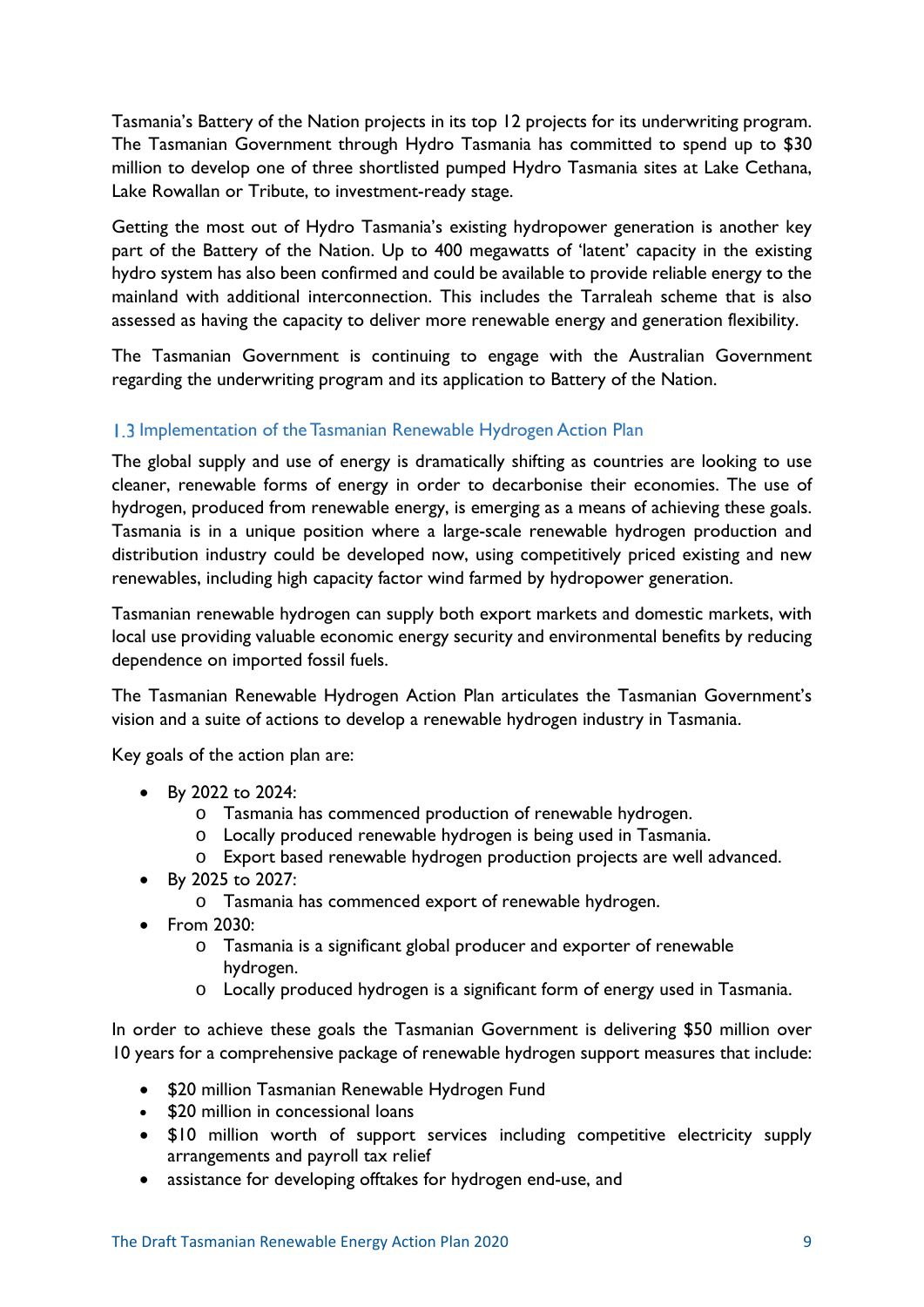• facilitating land and infrastructure access

These support measures will be delivered through a Tasmanian Renewable Hydrogen Industry Development Funding Program that will commence in the second quarter of 2020. The Tasmanian Renewable Hydrogen Action Plan is available at

www.stategrowth.tas.gov.au/energy\_and\_resources/energy/hydrogen/tasmanian\_renewable hydrogen action plan

#### Undertake community consultation on an ambitious net zero emissions target

Tasmania has a unique greenhouse gas emissions profile in comparison with other Australian jurisdictions, due to the longstanding investment in renewable energy and the carbon sink in our forests. In 2016, Tasmania became the first Australian jurisdiction to achieve net zero emissions, a significant achievement for the state and nation.

The Tasmanian Government's *Climate Change Action Plan 2017-2021*, Climate Action 21, sets the Government's agenda for reducing emissions and taking action on climate change through to 2021. It includes practical actions to reduce emissions from Tasmania's transport, agriculture and energy sectors.

Currently Tasmania has already set a target to continue our low emissions trajectory with a target of zero net emissions by 2050 in line with other Australian states. However, we recognise that there is the opportunity to achieve a much more ambitious target.

By continuing to take action to reduce on island emissions and support Australia's transition to a low-carbon future, Tasmania can maintain its status as a global leader on climate change action.

The Tasmanian Government is committed to net zero emissions and the *Climate Change (State Action) Act 2008* is being amended to reflect this commitment.

The government will conduct a detailed analysis of the pathway Tasmania would need to take to achieve a target of net zero emissions prior to 2050, with consideration given to impacts on industries and jobs. This process will include targeted consultation with industry, the business sector, and the Tasmanian community, and will commence in 2020.

Any new target will need to be informed and underpinned by a strong science and economic evidence base. Therefore the Government has instructed the Department of Premier and Cabinet, the Department of Primary Industries, Parks, Water and the Environment and the Department of State Growth to conduct a detailed analysis of the pathway the state would need to take to achieve zero net emissions prior to 2050. This process will include a targeted six month consultation with industry, the business sector, and the Tasmanian community, and will commence in 2020.

The outcome of the consultation will inform amendments to the *Climate Change (State Action) Act 2008* and the development of the state's next climate change action plan for 2021 onwards.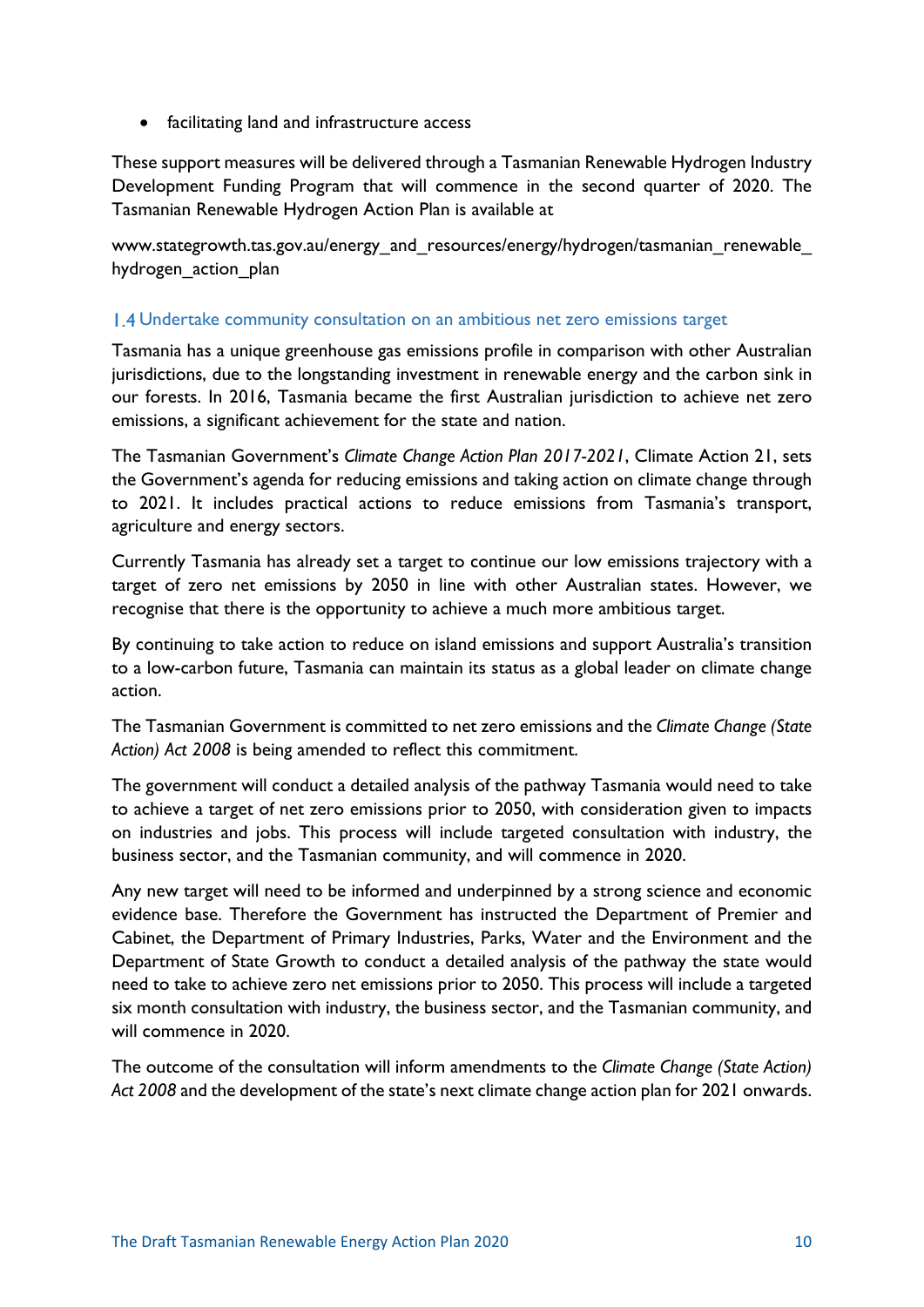#### 1.5 Scoping study for the development of a Renewable Energy Centre of Excellence

The Tasmanian Government will provide funding for a scoping study into the establishment of a Renewable Energy Centre of Excellence in Tasmania. Tasmania already has world class renewable energy research and development capabilities through the University of Tasmania's Centre for Renewable Energy and Power Systems, and the significant skills and knowledge base of the state's energy businesses and associated sectors. Tasmania's expertise in renewable energy generation is already sought after by international markets, with commercial partnerships underway in the Indian subcontinent, South East Asia and the South Pacific amongst others.

A Renewable Energy Centre for Excellence would seek to harness these existing resources and capabilities through a partnership between industry, the research sector, academic institutions and government. A Tasmanian Renewable Energy Centre for Excellence has the potential to establish a world class centre for the innovative research, training and collaboration required to support growth in the renewable energy sector.

There is also an opportunity to interact or partner with other Tasmanian based initiatives that have alignment with renewable energy development. The Blue Economy Cooperative Research Centre (CRC), based in Launceston, brings together international and local industry and researchers to find solutions to offshore challenges and maximise opportunities for growth.

The Blue Economy CRC is tackling the growing global demand for high value seafood products by exploring the potential for deploying innovative offshore infrastructure powered by sustainable, affordable renewable energy including hydrogen. The Blue Economy CRC will develop innovative and sustainable offshore industries to increase Australian seafood and marine renewable energy production through five research programs:

- 1. Offshore engineering and technology
- 2. Seafood and Marine
- 3. Offshore renewable energy systems
- 4. Environment and ecosystems, and
- 5. Sustainable offshore developments

While Tasmania is already on track to be 100 per cent self-sufficient in renewable energy by 2022, the CRC will deliver an Offshore Renewable Energy Systems Program focused on continuing Tasmania's leadership in the production of low-cost, reliable and clean energy through offshore low-cost, reliable and clean electricity and hydrogen energy solutions.

With a total investment of over \$300 million dollars over the ten-year life of the CRC, including \$70 million from the Australian Government and \$2 million from the Tasmanian Government, this CRC is another example of where Tasmania is leading the way as a renewable energy powerhouse in the development of clean green electricity and hydrogen energy solutions.

This globally significant CRC embeds Tasmania as a centre for excellence in marine research and development, providing a platform over the next 10 years and beyond, to showcase the expertise within the University of Tasmania, including the Institute for Marine and Antarctic Studies and the Australian Maritime College.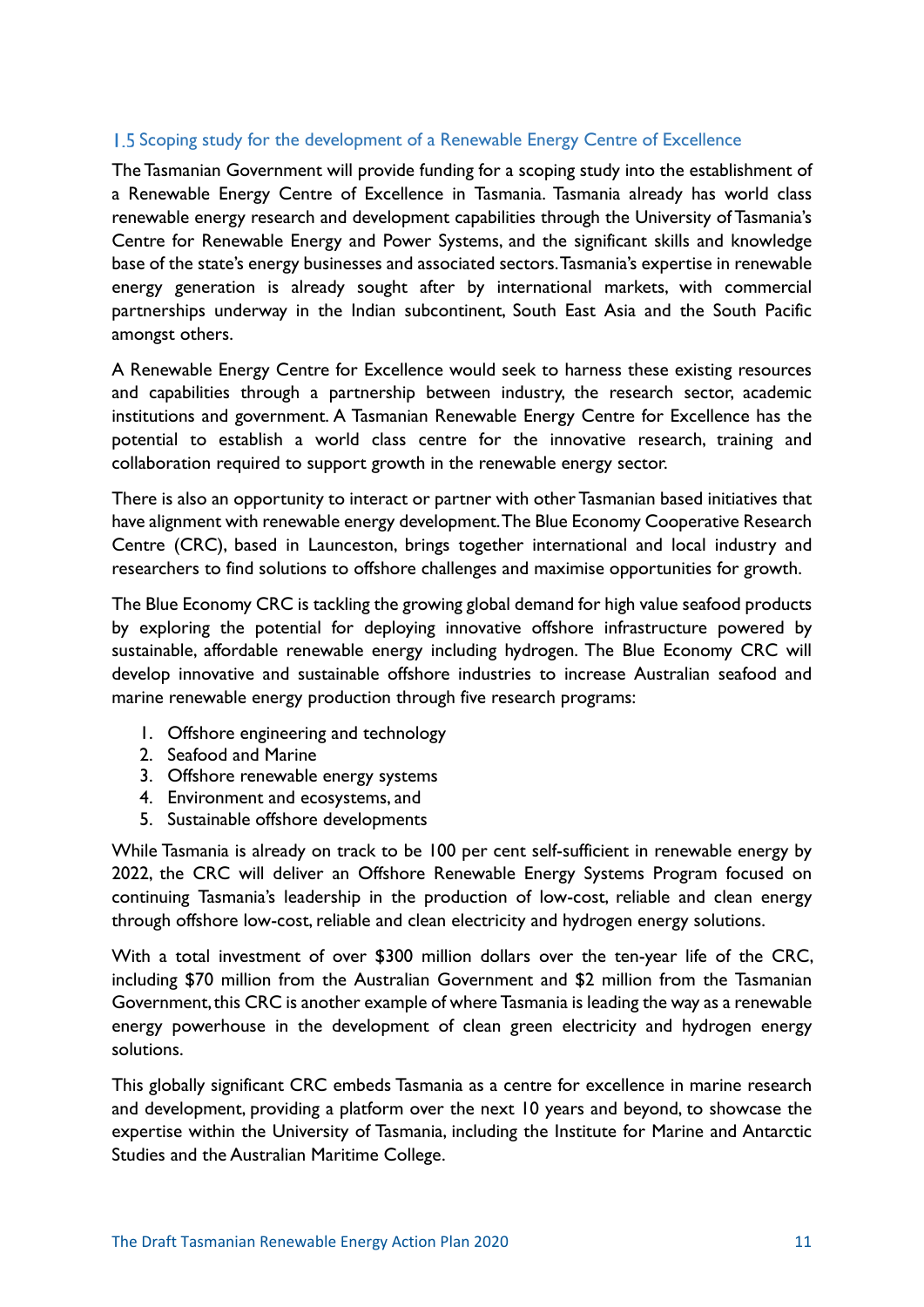#### 1.6 Develop options to support the bioenergy sector

The Tasmanian Government is seeking to accelerate the adoption of bioenergy. Bioenergy is an internationally recognised form of renewable energy and Tasmania has an abundance of underutilised wood waste and other feedstocks.

Through structured processes, such as the Tasmanian Government funded Wood and Fibre Processing Innovation Program, the government has funded and is supporting a number of bioenergy projects. A key opportunity is likely to include combined heat and power for industrial processes and large space and water heating.

To further take advantage of the opportunities presented by bioenergy, the Department of State Growth is currently preparing a range of options in relation to expanding the domestic processing and bioenergy sectors. These potential policy options will be delivered to government in the second half of 2020 and will provide the government with options to consider to support the industry to increase domestic processing and bioenergy initiatives in Tasmania. These options could include the production of electricity and heat from biomass, and the production of liquid fuels.

#### 1.7 Develop a Tasmanian policy framework to coordinate the renewable energy growth required to achieve the Tasmanian Renewable Energy Targets and to support Tasmanian major energy projects (the "Renewable Energy Coordination Framework").

Australia's energy sector is transforming with the retirement of coal-fired generation. In response, Tasmania has the opportunity to help the NEM through this transformation and is moving to grow its renewable generation capability through major investment projects, such as Battery of the Nation, Project Marinus, additional variable generation (wind/solar) and renewable hydrogen opportunities. Realising Tasmania's renewable energy potential will achieve economic growth, job creation and investment stimulus for the long term benefit of our state.

The Department of State Growth is developing a policy framework to coordinate and support the renewable energy growth required to achieve our Tasmanian Renewable Energy Target. The policy will focus on efficiently delivering major energy projects, including new transmission, needed to unlock generation capacity and yield load investment within our highly prospective Renewable Energy Zones.

Community acceptance is essential to the support of the renewable energy vision. The policy framework will consider the issues that matter to them and identify ways to maximise the local benefits resulting from these projects. The focus will be on delivering best practice stakeholder engagement, community benefits, and accessibility of information.

Through a review of our regulatory approval and policy processes, we will also investigate ways to optimise the strategic delivery of renewable energy projects where it adds value to the energy system and supports communities. This review will look at opportunities to encourage development in appropriate locations, minimise land use conflict, and to provide interdepartmental coordination and consistency.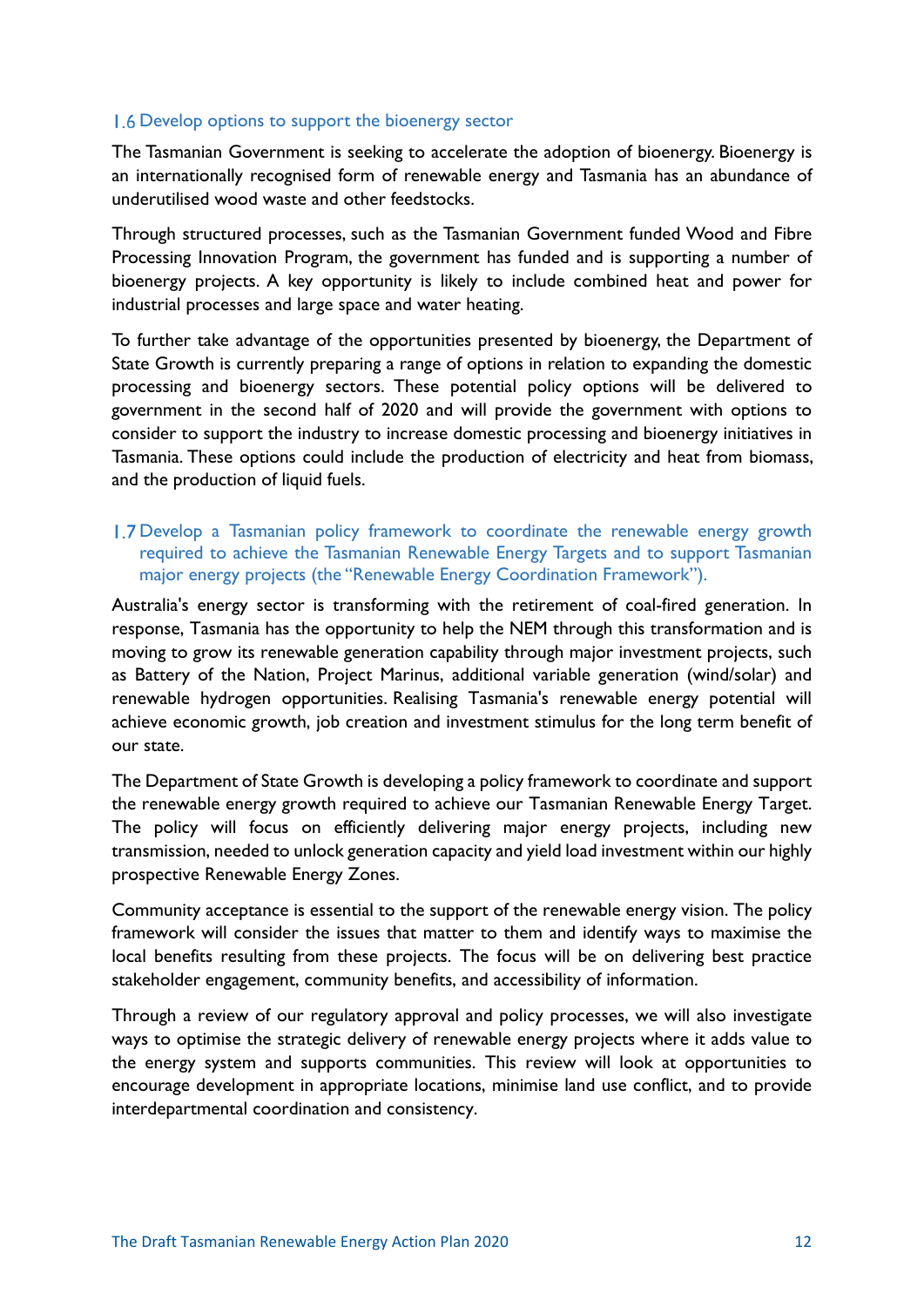#### **1.8 Transport industry emissions pathway**

Tasmania has a net emissions profile that is the envy of the nation and we are one of the lowest emitters in the world. However, the government will do its part in reducing our emissions by leading by example. Transport is a significant source of Tasmania's greenhouse gas emissions and vehicle fleet costs are a considerable expense for the Tasmanian Government, local government, the private sector and the community.

A key priority under the *Tasmanian Climate Action Plan 2017-2021* is to reduce Tasmania's transport emissions and costs, and improve the state's energy security by supporting the uptake of electric vehicles powered by our locally-produced renewable energy.

We are committed to working with key partners, through the Electric Vehicle Working Group, to develop a coordinated approach to support the uptake of electric vehicles in Tasmania.

The government is supporting the rollout of a state-wide public charging network for electric vehicles in Tasmania through the ChargeSmart Grants Program. ChargeSmart will deliver a state-wide electric vehicle fast charging network for local residents and visitors who wish to tour the state using electric vehicles. Fourteen fast charging stations will be installed at 12 strategic locations around Tasmania by the end of 2020. This includes the installation of four ultra-fast 350kW charging stations capable of charging the next generation of electric vehicles in less than 10 minutes.

Tasmania's Renewable Hydrogen Action Plan also identifies the value to the transport industry off a thriving 'green hydrogen' sector in Tasmania. To this end, the Tasmanian Government will investigate opportunities for the use of hydrogen transport technologies in the state, with an initial focus on 'return-to-base' transport activities, such as buses, fleet vehicles, freight (including road and rail) and marine applications (such as ferries and barges). The optimised deployment and use of hydrogen refuelling infrastructure will also be investigated.

The Tasmanian Government acknowledges the importance of taking a leadership role in the use of electric vehicles, including electric vehicles powered by hydrogen. In response, we are undertaking further analysis to inform the development of an achievable, affordable and ambitious timeframe to transition the Tasmanian Government fleet to electric vehicles.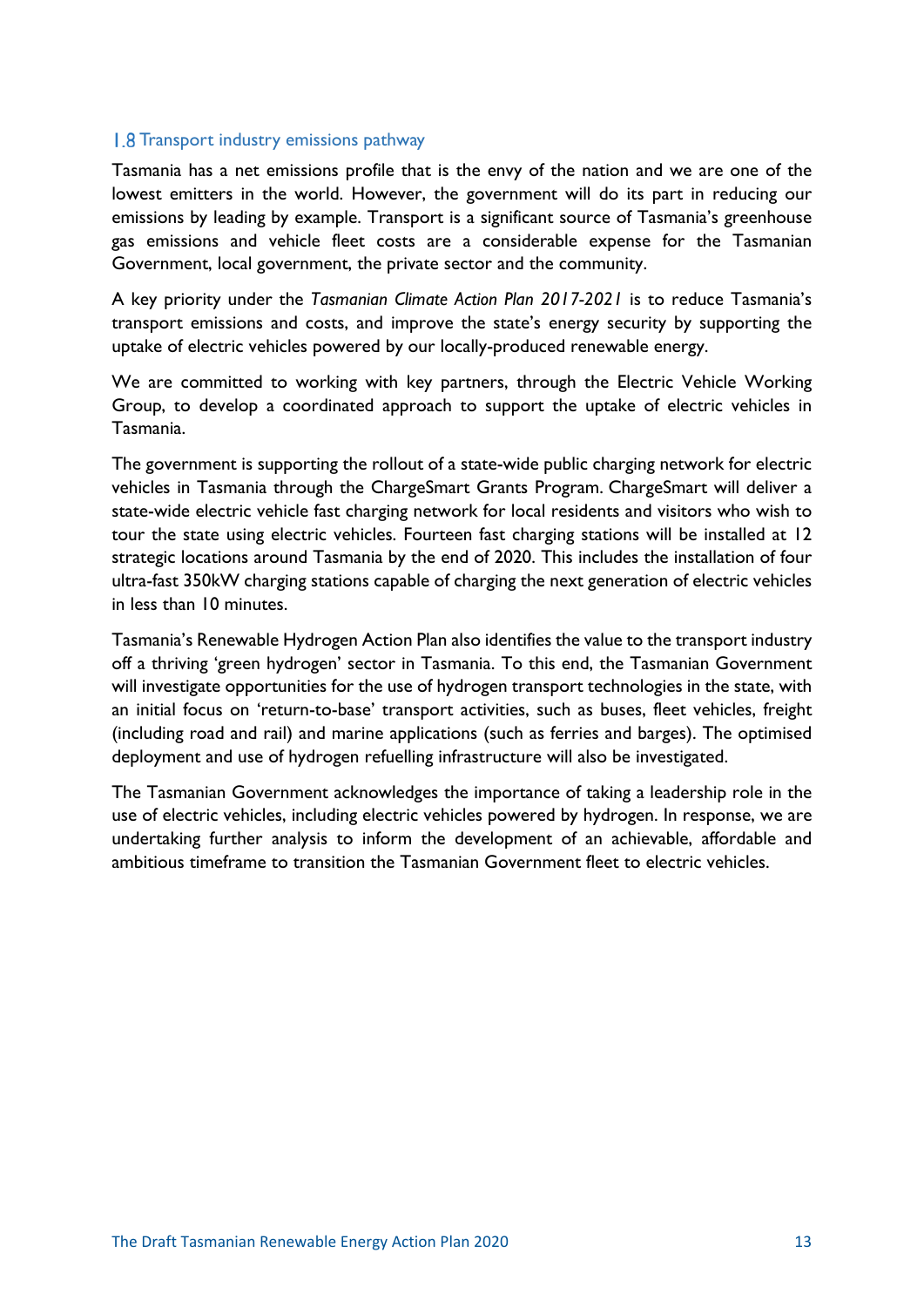# Priority 2: Making energy work for the Tasmanian community

| <b>KEY</b><br><b>TARGETS</b> | Ensure regulated electricity prices remain affordable with the target<br>to achieve the lowest regulated electricity prices in the NEM by<br>2022.            |
|------------------------------|---------------------------------------------------------------------------------------------------------------------------------------------------------------|
|                              | • Maintain and further strengthen Tasmania's energy security<br>framework.                                                                                    |
|                              | • Ensure Tasmanian customers have the tools and information<br>required to manage their electricity use, lower bills and access new<br>products and services. |

## **Objectives**

Ensuring Tasmanians have access to reliable, secure and affordable energy is a key priority.

Currently there are unprecedented challenges facing Australian households and industries as a result of COVID-19. Tasmanians can be assured the government has taken action to safeguard Tasmania's energy supply over coming months as the COVID-19 pandemic continues to unfold. As part of the Tasmanian Renewable Energy Action Plan, we will further strengthen and maintain Tasmania's energy security framework against any future energy security challenges.

Significantly, in response to COVID-19, small business customers and community service organisations will have their April 2020 quarterly energy bill waived in recognition of the ongoing impacts that this pandemic is having across Tasmania.

The Tasmanian Government has also acted to cap residential and small business electricity prices until July 2021. These are unprecedented measures aimed at supporting electricity users left vulnerable due to COVID-19.

The government has established a review into wholesale electricity prices to ensure that prices are reflective of costs and to minimise volatility in prices as part of its target to deliver the lowest regulated electricity prices in the NEM by 2022.

Ensuring that Tasmanian customers are empowered to manage their energy needs and take advantage of new technology and market offerings will also be a key priority.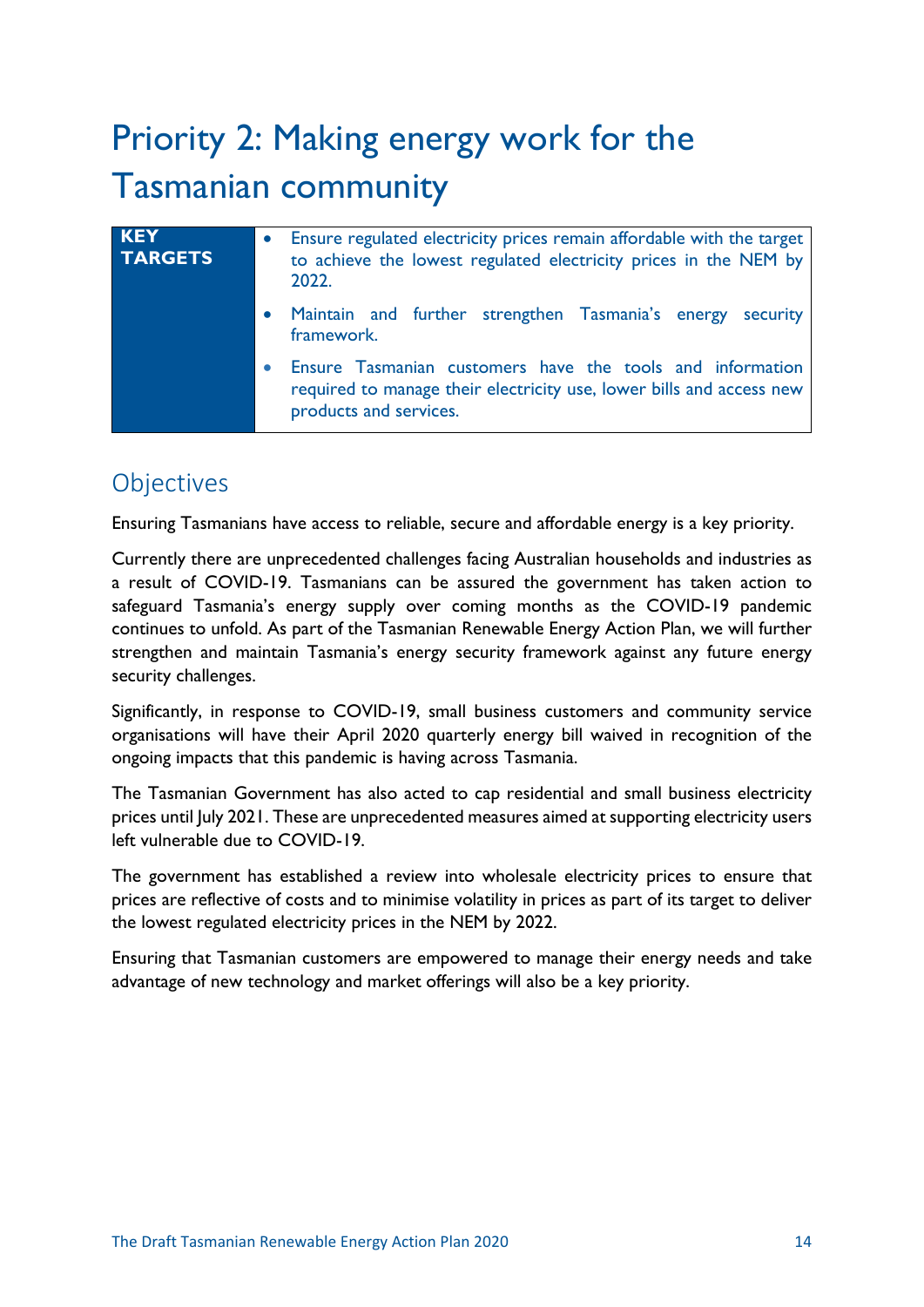### Actions

#### 2.1 Supporting electricity consumers during COVID-19

The Tasmanian Government has taken decisive action to support electricity customers during COVID19.

During the COVID-19 pandemic, the government is providing relief on electricity bills, including a 100 per cent wavier to eligible small business customers and community service organisations. This effectively waives the payment of their first quarterly electricity bill issued on or after 1 April 2020 for energy consumed in the previous billing period, saving Tasmanian small businesses on average around \$1000.

For all households, businesses and community sector organisations on regulated tariffs, electricity prices will be capped at 2019-20 rates.

The government is working alongside regulators and retailers alike to ensure that customers are protected during COVID-19 and it welcomes the recently released Australian Energy Regulator (AER) 'Statement of Expectations of energy businesses: Protecting consumers and the energy market during COVID-19'. The AER's statement outlines seven principles to ensure the protection of customers and the government notes that major retailers in Tasmania have already committed to follow these expectations.

#### 2.2 Establish a pricing framework that results in affordable electricity prices for Tasmanian consumers

In 2018 as part of its Tasmania-First Energy Policy, the Tasmanian Government acted to protect residential and small business customers through capping regulated electricity price increases to no more than CPI. The Tasmanian Government protected medium to large businesses exposed to high prices with the introduction of an annual energy rebate.

We also acted to ensure that Tasmanian households and businesses derive the benefits of Tasmania's investment in the state's hydroelectric generation system which traditionally delivered competitively priced and affordable electricity to Tasmania's homes and businesses by commissioning a review of the wholesale electricity framework.

Under the regulated wholesale pricing framework for Tasmania, the wholesale electricity prices for Tasmania are influenced by the Victorian price. Given high cost pressures coming from the Victorian market, the Tasmanian Government committed to investigating options to remove price volatility caused by factors external to the state. To this end, the government committed to break away from mainland electricity contract by setting Tasmanian wholesale contract prices based on Tasmanian electricity system costs.

This will allow Tasmanian customers to benefit from lower prices due to Tasmania's lower generation costs. Public consultation on the wholesale electricity framework has been undertaken and the Department of Treasury and Finance will provide the government with advice during 2020.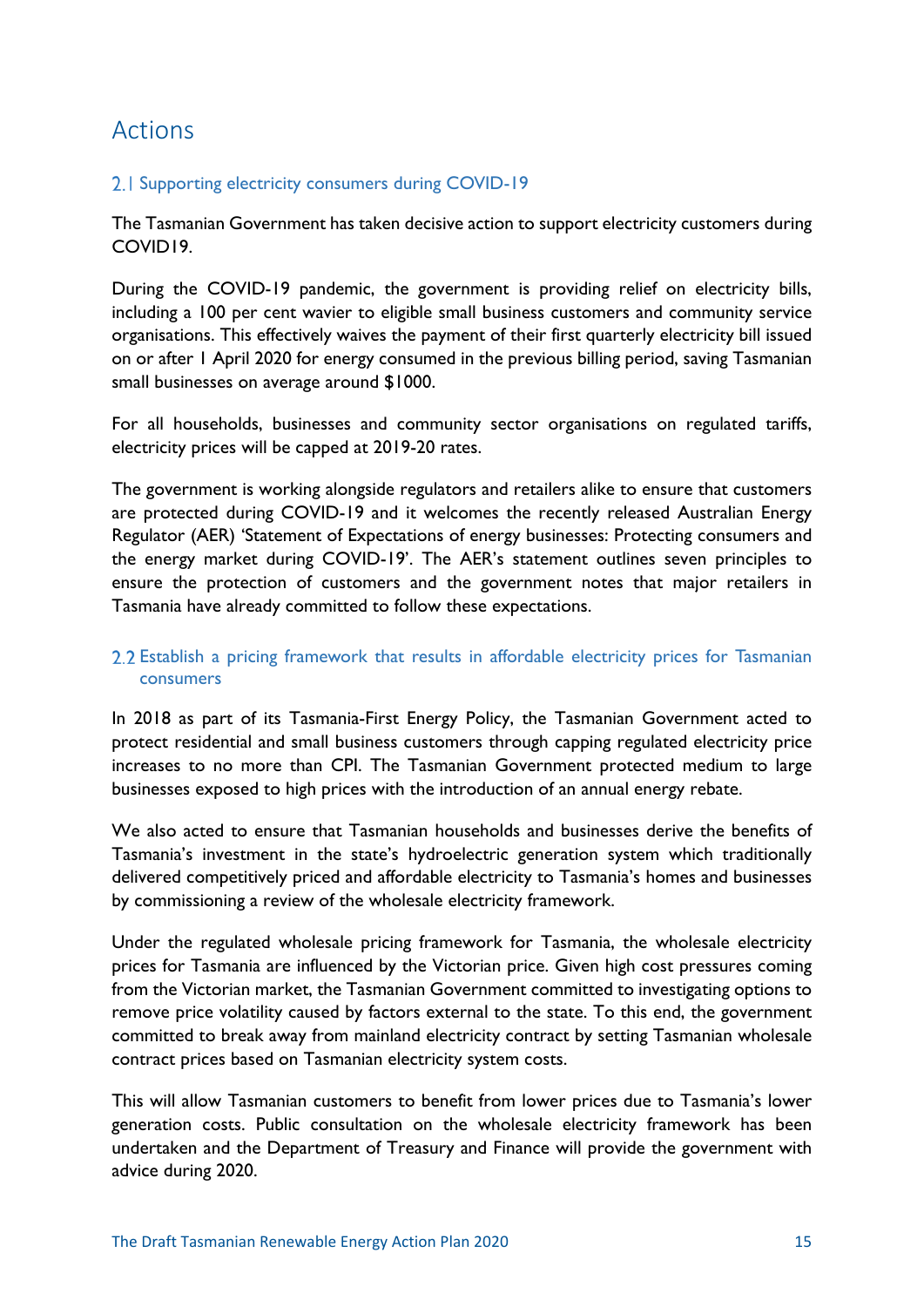#### 2.3 Manage Tasmania's Energy Security Risk Response Framework in response to COVID-19

As a result of the Coronavirus or COVID-19, there are unprecedented challenges facing Australian households and industries. Tasmanians can be assured the Government has taken action to safeguard Tasmania's energy supply as the COVID-19 pandemic continues to unfold.

The resilience of our energy supply sector to deal with COVID-19 has proven to be very strong.

Tasmania has a proven and defined framework in which to respond to COVID-19. The statutory role of Director of Energy Planning monitors energy supply developments across electricity, gas and liquid fuel sectors. The Director of Energy Planning continues to work with industry participants and other jurisdictions to monitor and prepare for any COVID-19 impacts.

The COAG Energy Council at its 20 March 2020 meeting agreed to a nationally coordinated approach to maintain energy supplies with new governance arrangements and mechanisms to support this coordinated approach. The Tasmanian Government will continue to work with all levels of government and industry to continually review events surrounding COVID-19 as they develop to ensure the Tasmanian Government's energy security framework, and its energy businesses, respond in an appropriate and timely manner.

Further evidence of our commitment to energy security was its response to one of the most significant energy security challenges in Tasmania's history. In 2015-16 the Tasmanian Government established the Tasmanian Energy Security Taskforce to undertake an independent energy security risk assessment for Tasmania. This resulted in the establishment of a set of institutional arrangements to monitor and respond to energy security events in Tasmania. As part of the Energy Security Risk Response Framework two statutory officers are responsible for monitoring and advising the Minister for Energy on electricity security matters.

The Tasmanian Economic Regulator is tasked with the ongoing monitoring and assessment of Hydro Tasmania's storages, and responsibility has been assigned to the Director of Energy Planning to ensure that if water levels in Hydro Tasmania's dams fall below certain levels, mitigating actions will be undertaken to plan for a recovery of adequate energy in storage.

Details of these arrangements can be found on the Tasmanian Economic Regulator's website www.economicregulator.tas.gov.au/about-us/energy-security-monitor-and-assessor

The Tasmanian Government has taken significant steps to improve electricity security for Tasmanians through independent monitoring and assessment of hydro storages. Our goal is to future-proof Tasmanian energy security.

While Tasmania's energy generation is dominated by renewable energy, other energy sources play an important part of the state's energy mix. We recognise that gas supply and security is important for both industrial and domestic users in Tasmania.

The Tasmanian Government has acted to help improve the supply of gas to Tasmanian consumers at lowest cost, by influencing the national gas reform program and continues to work with Australian Government through the COAG Energy Council on a range of other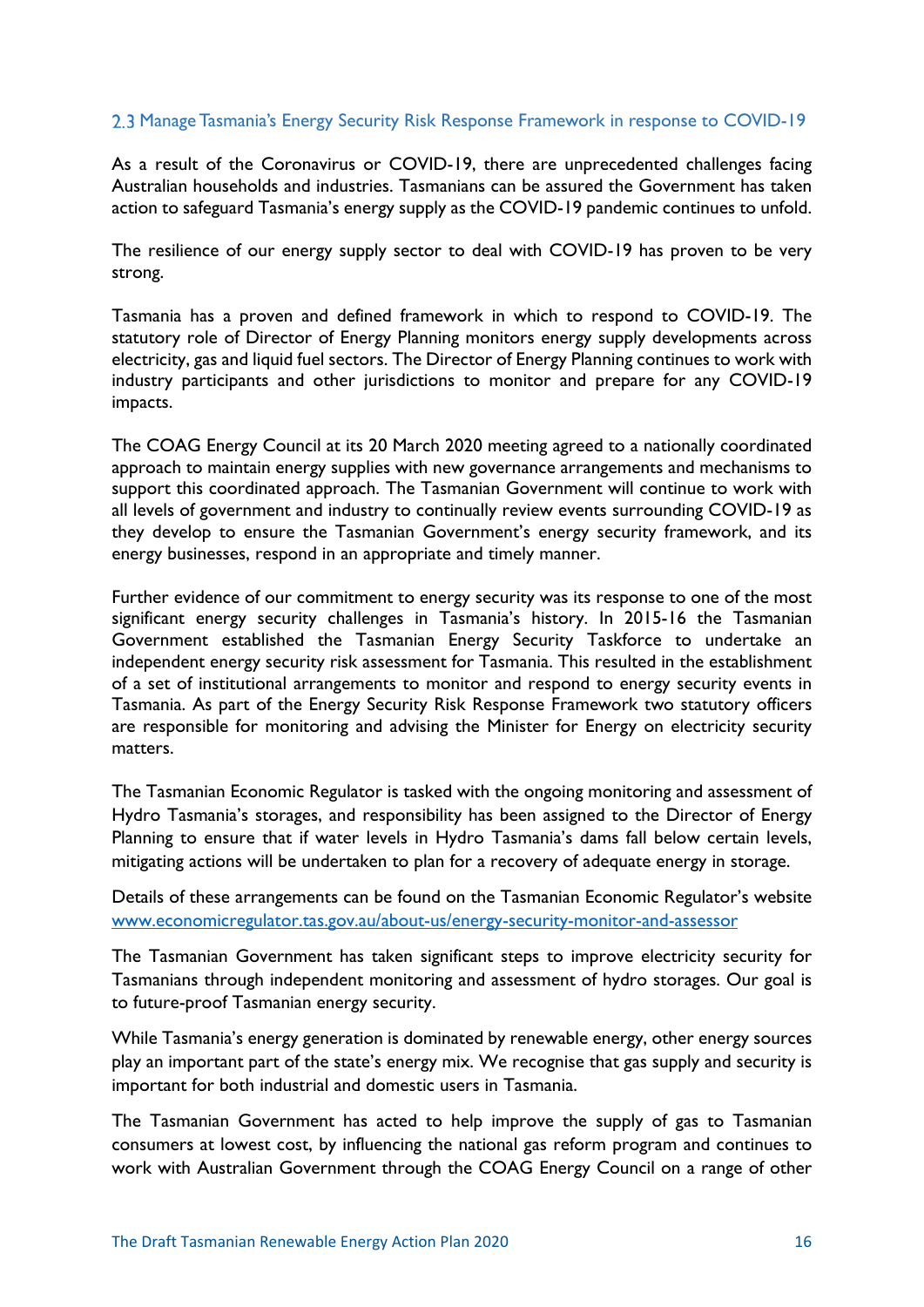national reform measures that have been undertaken, or are still underway, to improve the operation of the gas market in Australia.

These initiatives are all designed to deliver better outcomes for customers.

The Office of Energy Planning within the Department of State Growth will continue this work through specific work streams relating to the gas sector. The Office of Energy Planning will also work directly with Tasmania's major industrial gas consumers through engagement with the Tasmanian Minerals and Energy Council to examine the key strategic issues and challenges facing the Tasmanian gas sector.

The Tasmanian Government will further enhance the state's Energy Security Framework through reviews of the *Energy Co-ordination and Planning Act 1995* and the *Petroleum Products Emergency Act 1994.* These reviews will commence in 2020.

#### 2.4 Monitor, evaluate and ensure the progressive rollout of advanced meters to Tasmanian households

In December 2017, electricity retailers began coordinating the progressive rollout of advanced meters to customers across the NEM. This includes Tasmania's largest electricity retailer, Aurora Energy. This new meter rollout is part of the national *Power of Choice* reforms which have the goal of empowering electricity customers by allowing them greater control and understanding of how they use their electricity with the use of advanced meter data.

Advanced meters open up opportunities for energy retailers to develop innovative products, which provide customers with better insights into their energy usage, making it easier for them to make more informed choices and save money.

All retailers of electricity to Tasmanian residential and small business customers take part in the rollout of advanced meters. Eventually all Tasmanian households will receive an advanced meter, which will allow electricity retailers to continue to offer energy users the powerful combination of advanced meter data and digital platforms, which provide greater insights into their energy use.

The government will continue to monitor the rollout of advanced meters across the state to ensure a smooth transition from the old analogue meters to the new advanced meters. In undertaking this monitoring, the government is mindful of the benefits that advanced meter functionalities, such as remote reading of meters, can bring to an electricity sector affected by COVID-19 as well as an economy seeking to recover and grow from the impacts of the pandemic.

Aurora Energy has now coordinated the installation of over 40 000 advanced meters across Tasmania. As the result of Aurora Energy's Pay As You Go (PAYG) system coming to the end of its useable life, customers on this product have been among the first Tasmanians to have their basic meters exchanged with an advanced meter. In line with the *2018 Tasmania-First Energy Policy* commitment that customers would not face any set up or establishment fees cost to transfer to the new system, more than 20 000 PAYG customers have now had an advanced meter installed and are using an alternative energy product.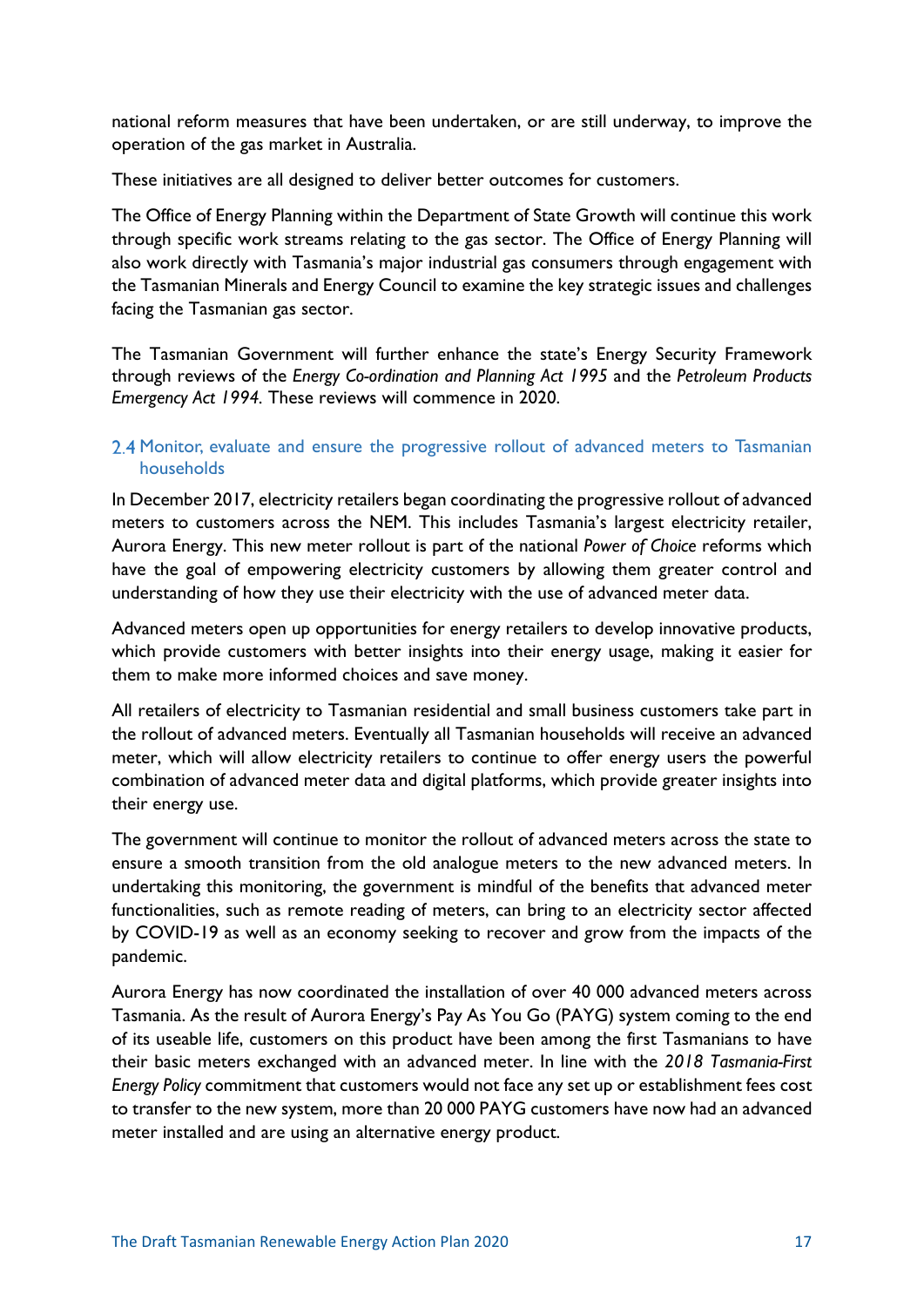#### 2.5 Continued roll-out of on-farms energy initiative

The Tasmanian Government is taking action specifically for farmers to provide them with affordable and predictable power prices including supporting improved on-farm energy efficiency as part of the \$6.25 million Energy on Farms Policy. A key element of the policy was the \$750 000 On-farm Energy Audit and Capital Program which has been successfully delivered.

The objective of this program was to provide funding assistance to farm businesses to reduce their energy costs by supporting them to engage qualified professionals to review their farm energy use to identify savings and assist with the cost of implementing recommended energy efficiency measures. This funding has also made many farms more sustainable with the installation of energy efficient infrastructure like solar panels and solar photovoltaic systems and irrigation pumps. Due to the success of the program the government has allocated a further \$250 000 to the scheme specifically for dairy farmers.

Tasmanian Irrigation has progressed the scoping of the \$5.5 million Irrigation Renewable Energy Program with more detailed feasibility and technical assessments about to commence for potential mini and micro hydro systems in the irrigation network.

The state's electricity transmission and distribution network provider, TasNetworks has implemented the emPOWERing Farms project, which is designed to help TasNetworks understand agricultural customers' energy needs and explore opportunities to maximise the use of the network as customers increasingly invest in new technology. TasNetworks has been working with its customers and key stakeholders in the farming community to better understand the key challenges in managing their energy usage. Using a co-design approach TasNetworks is working with the farming community to develop innovative solutions that deliver the best outcomes for all customers.

The government also established a Farm Energy Advocacy Service within Aurora Energy in May 2018. The Aurora Farm Energy Advocate service provides a crucial role in providing support for Tasmanian farmers to ensure they are guided with opportunities to manage their energy use better.

#### 2.6 Continue support for energy efficiency programs

Improving energy efficiency is one of the most cost–effective ways for households to take control of their energy use, reduce their energy bills improve their health and help take action to combat climate change. Improved energy efficiency also increases productivity for businesses.

The Tasmanian Government will continue the state's highly successful Energy Saver Loan and Subsidy Program, run in conjunction with Aurora Energy and No Interest Loans (NILS) Tasmania. As part of its COVID-19 response, the government will provide an extra \$1 million increase the provisions of NILS. The increase in funding will enable further loans to be provided to healthcare card receipts.

The NILS program provides a significant subsidy of up to 50 per cent toward the cost to purchase new energy efficient appliances in conjunction with the no-interest loans scheme.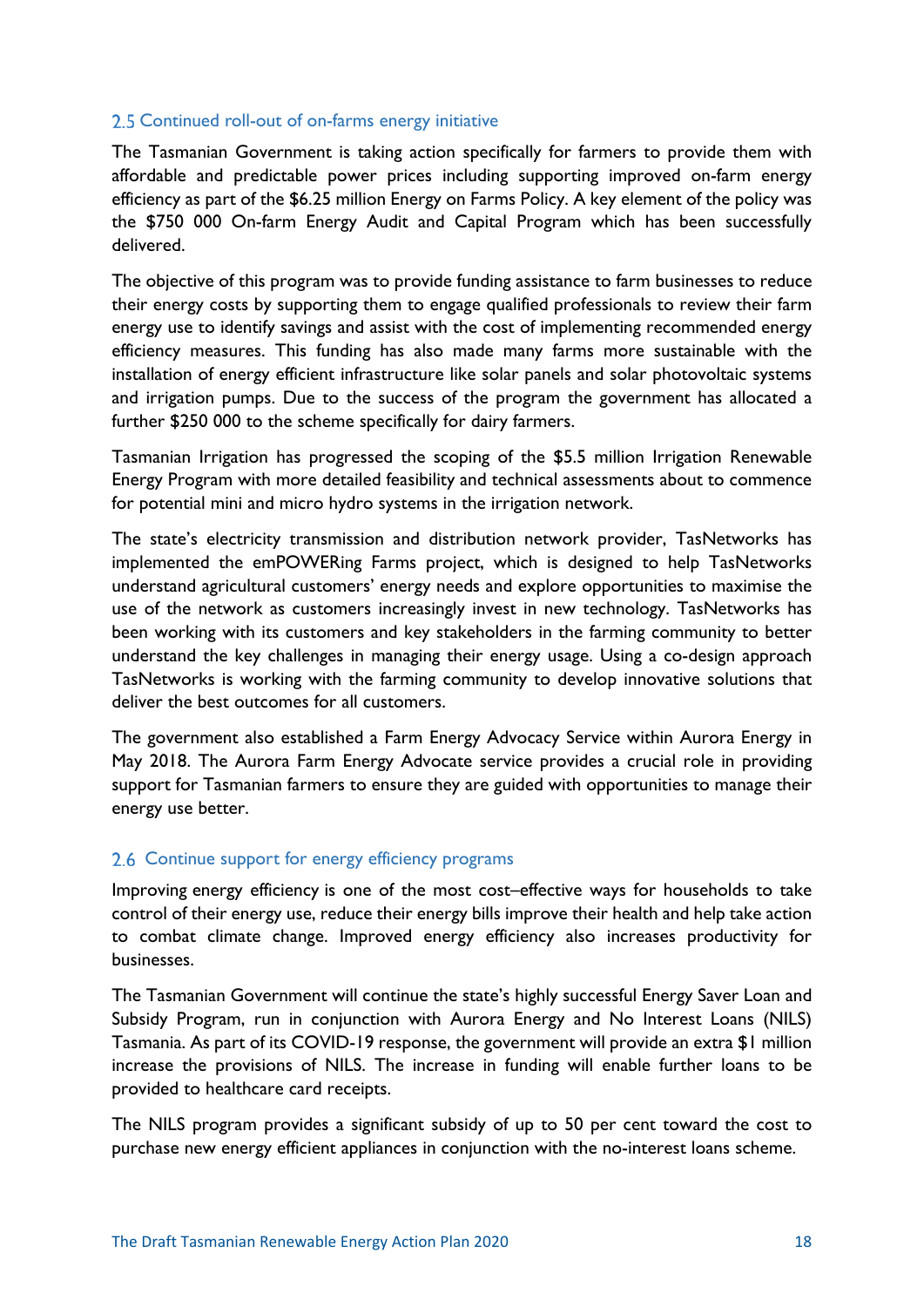The government has committed to contribute to funding for the program over the next four years. Through the continued operation of the Energy Saver Loan and Subsidy program the government will continue to help low income households lower their electricity bills by helping them invest in energy efficiency products for their homes.

The Tasmanian Government has also taken action with a range of targeted schemes to help Tasmanians improve their energy efficiency, and reduce cost of living pressures. These schemes include:

- Power\$mart Homes, a new \$850 000 state-wide program to help low-income Tasmanian households save money on their power bills, stay warm in winter, and reduce their greenhouse gas emissions. Participating households receive a range of free high-quality energy efficiency upgrades and free expert energy efficiency advice.
- Power\$mart Businesses, providing support for Tasmanian small and medium-sized businesses, through co-funded energy efficiency audits, to identify opportunities to improve energy efficiency, and to reduce their power bills and emissions.
- The Tasmanian Energy Efficiency Loan Scheme (TEELS), helping to reduce the cost of living pressures on Tasmanians by improving the energy efficiency of households. The scheme was set up to enable residential and small business customers to access interest-free loans to purchase energy efficiency products. TEELS provided loans valued at \$36.92million to approximately 4 500 customers.

#### 2.7 Empower consumers through influencing the National Energy Policy agenda

Technological advances, including digitalisation, are changing Australia's energy markets.

Increasing digitalisation will facilitate more advanced customer engagement in energy markets and the development of new energy related products and services. Enabling customers to access their energy data is key in allowing customers the greatest choice of energy deals to find the best savings and deals.

The advent of new non-traditional energy products requires a response by governments to ensure that consumers benefit from new energy products, while at the same time ensuring that there are appropriate consumer protection measures in place.

In line with the growth of technology and customer empowerment, the Tasmanian Government has advocated to COAG's Energy Council for the implementation of the regulatory 'sandboxing' framework that can allow for the testing of innovative business models such as peer-to-peer trading.

On 26 March 2020, the Australian Energy Market Commission (AEMC) released their final report with its advice on rules required to implement regulatory sandbox arrangements in the national electricity and gas markets.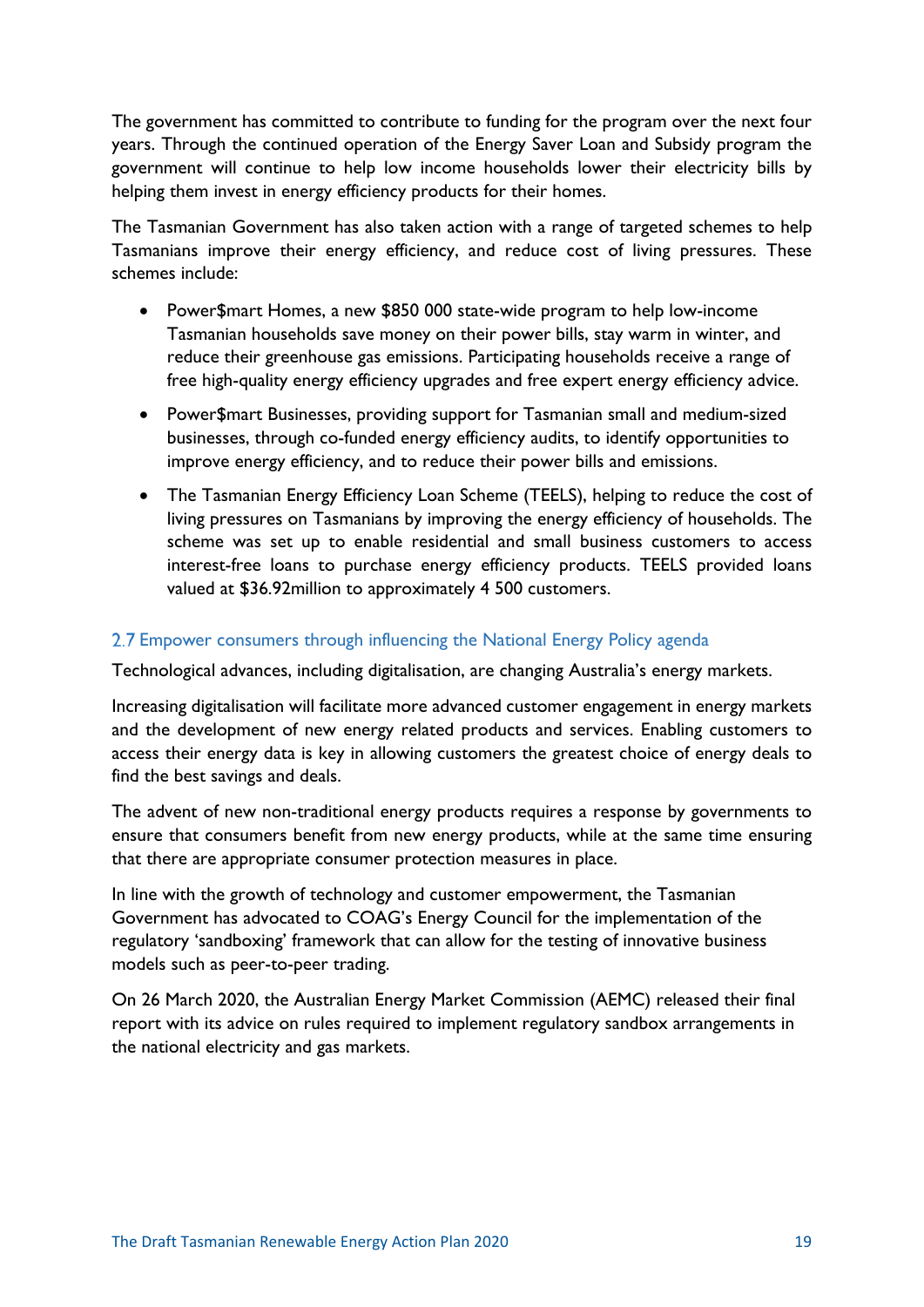# Priority 3: Growing the economy and providing jobs

| <b>KEY</b>     | • Grow Tasmania's renewable energy 'brand' nationally and globally.                                                 |
|----------------|---------------------------------------------------------------------------------------------------------------------|
| <b>TARGETS</b> | • Attract new load and energy intensive industries to Tasmania.                                                     |
|                | • Create thousands of new jobs and realise up to \$7 billion of new<br>investment in the renewables sector by 2030. |

### Objectives

Continuing our strategy of utilising renewable energy as key economic driver that benefits all Tasmanian's through job creation, investment and economic growth is a key priority for the Tasmanian Government. The government will act to ensure that Tasmanians can get the skills and training they need to take advantage of the employment opportunities that Tasmania's expanding renewable energy sector will provide. The government will also leverage Tasmania's 100 per cent renewables status and continue to promote and develop Tasmania's renewable energy 'brand' both nationally and globally.

### Actions

#### 3.1 Establish 'Renewables Tasmania' to promote and develop Tasmania's renewable energy advantage

Renewable energy is one Tasmania's greatest advantages and will be a key economic driver in Tasmania's future. Tasmania's renewable energy sector is currently undergoing a period of unprecedented expansion and growth. In addition to nationally significant projects such as Project Marinus and Battery of the Nation, there has been a major expansion in wind farm investment, as well as opportunities to develop a renewable hydrogen industry in Tasmania.

There are also significant opportunities to develop the state's emerging biomass and ocean sectors.

Collectively these projects represent billions of dollars in potential investment and local economic growth, as well as thousands of jobs for future Tasmanians. This requires a coordinated strategic approach to facilitate growth and investment in the sector. In recognition of this the government will establish Renewables Tasmania to better plan, coordinate and promote the development of renewable energy in Tasmania.

Renewables Tasmania will draw on existing resources from within the Department of State Growth's Office of Energy Planning and the Major Energy Projects Unit and will work with key stakeholders to drive the government's renewable energy policy agenda. Renewables Tasmania will also deliver efficient, transparent regulation of the Tasmanian energy sector,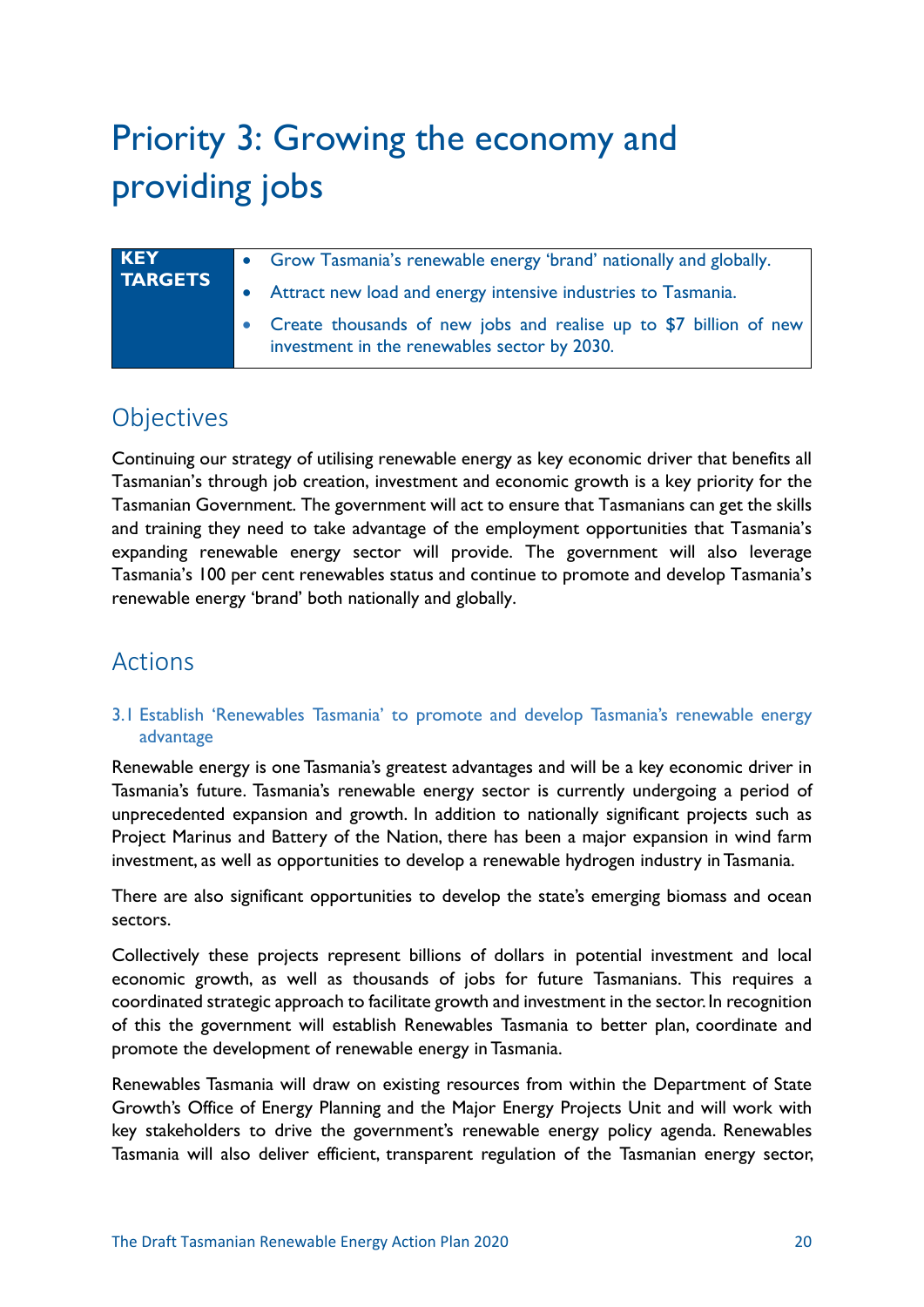oversight of energy security under the Risk Response Framework, and support the Tasmanian Government in influencing national energy policy.

#### 3.2 Develop a new load growth attraction strategy for Tasmania

Tasmania offers a strong cost-competitive case for energy intensive industries wishing to establish themselves in an environmentally sustainable location. Globally, businesses are increasingly seeking to establish their environmental credentials through operating in a low emissions or carbon-neutral environment. Tasmania is well on target to achieve the government's goal of becoming 100 per cent self-sufficient in renewable energy generation by 2022. This represents a significant competitive advantage for Tasmania in seeking to attract energy intensive industries for whom sustainability is a key requirement.

Tasmania has a long history of major industrial development powered by renewable energy and there are major opportunities for the establishment of jobs-rich, large-scale, energyintensive enterprises in the state. In particular, renewable hydrogen production presents a key load growth opportunity. The Office of the Coordinator-General and the Department of State Growth are actively promoting these opportunities through direct engagement with potential investors and through the promotion of energy investment opportunities nationally and globally. As Tasmania's renewable generation capacity continues to expand, attracting major new load to the state is a key action for government.

#### 3.3 Continue to promote Tasmania as a premier investment destination for businesses wanting low cost, reliable and clean energy.

Tasmania has a natural competitive advantage in renewable energy with its proven hydro and wind power generation, and its emerging ocean, geothermal and biomass resources.

The state also has significant renewable energy research, industry and government knowledge and capabilities, as well as high quality industrial precincts available for potential investors. The development of Tasmania's '*Supporting Renewable Developments'* policy framework will also provide investors with a clear framework to facilitate the development of renewable energy projects in Tasmania's three Renewable Energy Zones.

By 2022 Tasmania will have become one of the few jurisdictions in the world to be 100 per cent self-sufficient in renewables. This represents a significant branding opportunity for major energy users seeking to achieve sustainability targets and lower their emission profiles through the use of renewable energy. Working with Hydro Tasmania, the Tasmanian Climate Change Office, the Department of State Growth and the Tasmanian community, the government will further develop and promote the Tasmanian energy brand as a model for innovation and sustainability.

The government through Brand Tasmania will highlight this milestone achievement through a major public campaign that highlights Tasmania's leadership and innovation in renewable energy generation. Renewable energy opportunity in Tasmania will be a key strategic focus of future trade missions supported by a targeted renewable energy investment strategy.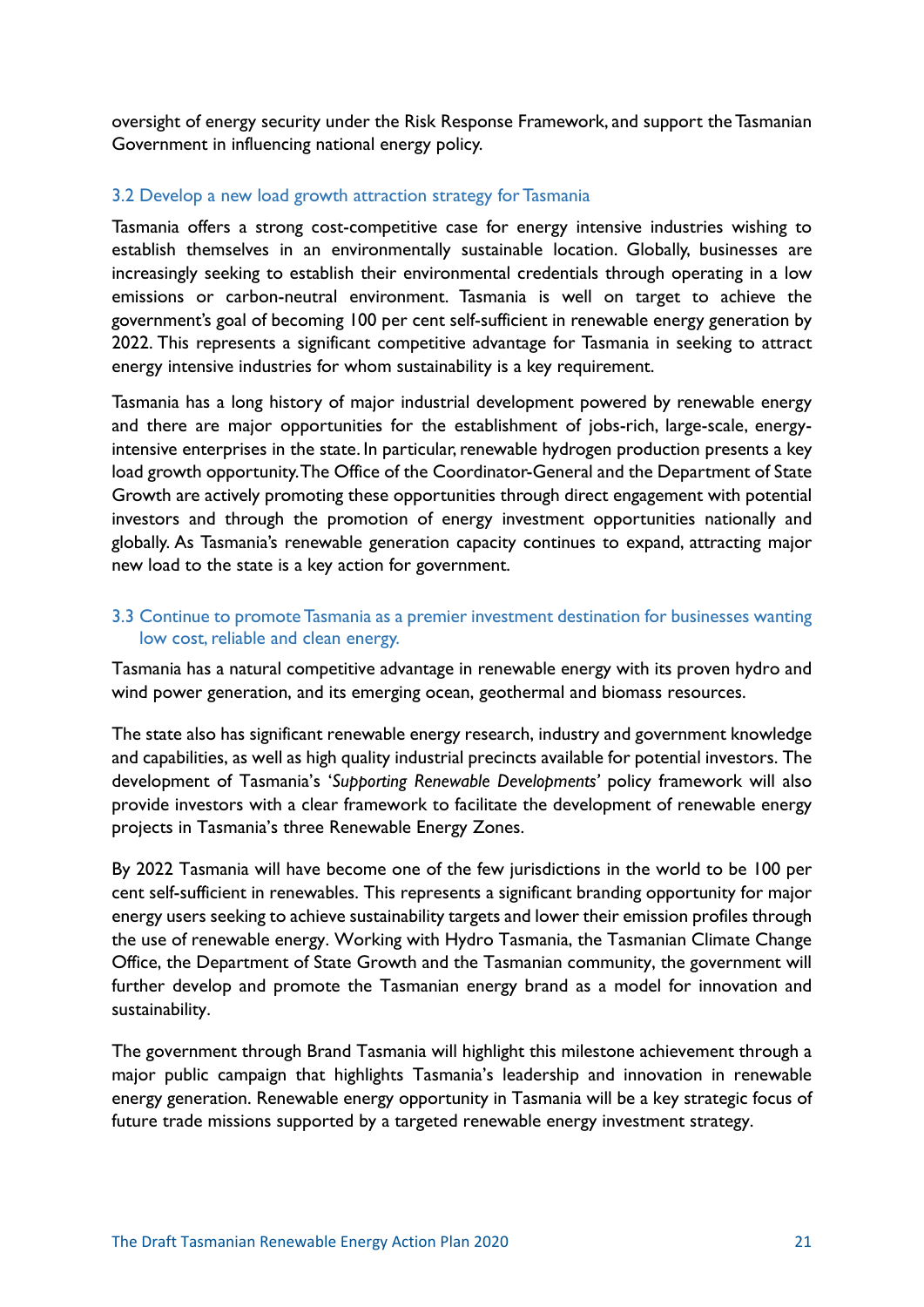Tasmania has a world class wind resource and Tasmania's wind farm development potential is significant. In addition to the existing wind farms operating at Musselroe, Bluff Point and Studland Bay, there are two new wind farms at Cattle Hill in the Central Plateau and Granville Harbour on the west coast. Both these new wind farms have started the commissioning phase.

These two new wind farms represent more than \$580 million in investment and will provide 564 MW of capacity. There are 10 more renewable projects, predominately wind, at various stages of planning across the North, North-West, North-East and Central Highlands. The new projects have the potential to provide billions of dollars of regional investment and significant construction and ongoing employment.

Increased solar generation is another potential growth area. Support for solar systems has been a focus of the Tasmanian Government. Through programs such as the Tasmanian Energy Efficiency Loan Scheme (TEELS), the government has promoted the uptake of solar systems by a wide range of Tasmanian consumers. The number of households installing photovoltaic generation units has increased year on year and the uptake of solar by Tasmanians continues to grow. There are also proposals for two solar farms in the North of the state. Solar is one of the main sources of renewable energy across the world and despite hydro and wind generation being historically more common sources of power in Tasmania, the government welcomes all forms of renewable energy technology and will embrace options for solar projects as it builds towards the Tasmanian Renewable Energy Target in 2040.

The Tasmanian Government will continue to promote and support continued investment in all forms of renewable energy in Tasmania, whether wind, solar or other types of renewable generation. In particular the Tasmanian Government will continue to work with the Australian Government to progress Project Marinus. The completion of Project Marinus would unlock significant investment in new wind generation projects should the project proceed.

#### 3.4 Skills Tasmania rollout of the Energising Tasmania skills and training initiative

The Tasmanian Government, in partnership with the Australian Government, is deliver a \$17 million skills and training initiative, Energising Tasmania, to boost Tasmania's renewable energy sector. Tasmania already has access to a highly skilled and innovative workforce in its renewable energy and related industries. Energising Tasmania will build up and expand the skilled workforce that the future will require as we implement our major energy initiatives.

Managed by Skills Tasmania, Energising Tasmania will provide training in major energy development related priority skills needs areas such as engineering, project management, civil construction and trades. Key elements of the program include:

- **a.** a new training grants fund to deliver up to 2500 fully subsidised training places in areas of identified skills need and provide up to \$1000 per learner to assist with non‐tuition fee costs, such as training materials
- **b.** a new training market development fund to support capacity building of training providers, including trainer recruitment, upskilling trainers, supporting trainers to relocate, as well as developing courses and delivery methods that meet the needs of industry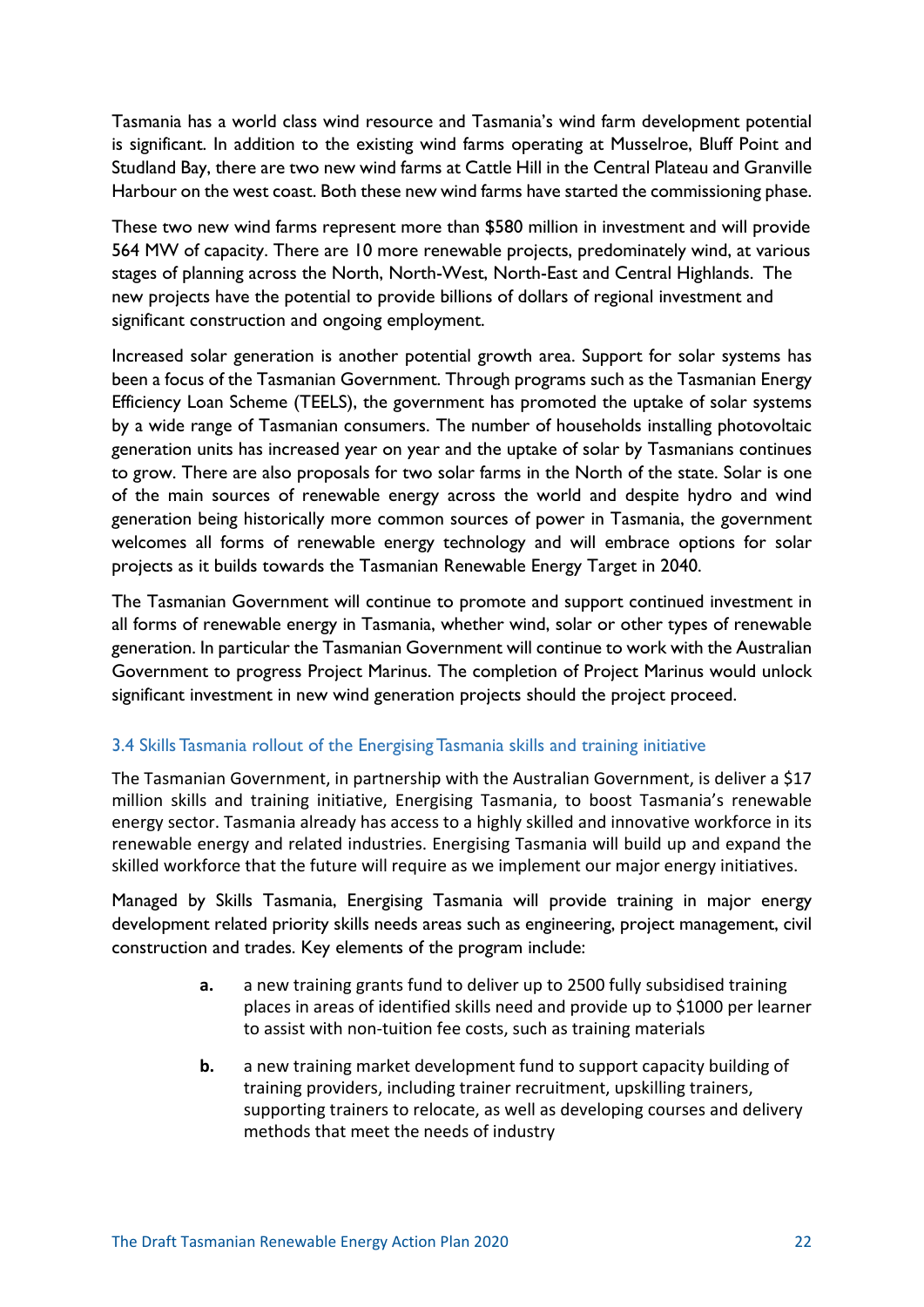- **c.** a new workforce development fund to deliver an industry‐led workforce development plan to inform and drive priority training and undertake activities identified in the plan that support necessary workforce development, and
- **d.** a new industry advisory group dedicated to building the skills needed to support the Battery of the Nation initiative and more broadly the renewable energy and related sectors that will engage with employers and registered training organisations and support the development of the workforce plan and implementation of activities identified in the plan.

*Energising Tasmania* will provide a Tasmanian workforce better equipped with the skills necessary to build Tasmania's capability in priority areas needed to support the continued growth of Tasmania's renewable energy sector.

#### 3.5 Maximise renewable energy development opportunities for Antarctic nations under the Antarctic Gateway Strategy

More than 42 nations operate seasonal or year-round research stations in Antarctica. Currently these bases are almost entirely dependent on the burning of fossil fuels for electricity. Significant opportunities exist in Antarctica to install renewable energy systems to replace or supplement the current dependence on fossil fuels.

As Antarctic nations seek clean energy solutions, wind and solar systems are currently in use and being trialled by a number of countries, and there are also significant opportunities for the development of hydrogen-based energy systems.

Tasmania is recognised around the world as a centre of international Antarctic science, logistics, operational support and diplomacy, and increasingly as a hub for renewable energy generation and innovation. Tasmanian businesses are already working in the sector providing a number of nations operating in Antarctica with a multitude of cold-climate products and specialised manufacturing and technical services.

In this context, the Blue Economy CRC that is exploring the potential for deploying innovative offshore infrastructure powered by sustainable, affordable renewable energy and hydrogen can also play a role in Australia's Antarctic region.

Helping Tasmanian businesses to grow their capabilities in the Antarctic sector is a key goal of the Tasmanian Government's *Antarctic Gateway Strategy*.

The Department of State Growth will work with Tasmania's Antarctic and energy business sectors to capitalise on the major economic opportunity presented by Antarctic nation's clear intention to replace fossil fuel based energy systems with clean renewable energy.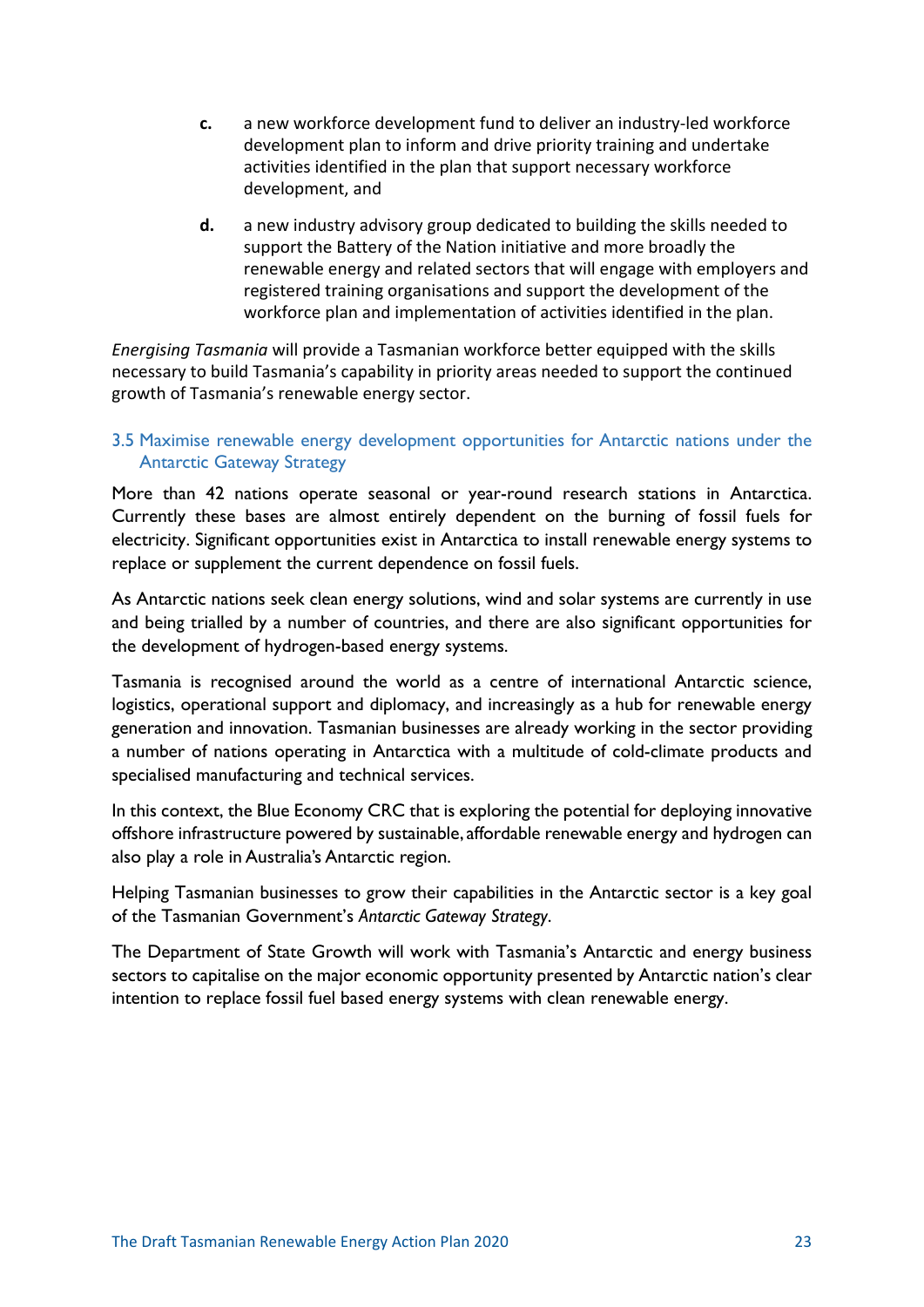## Working with stakeholders

In implementing the Tasmanian Renewable Energy Action Plan the Tasmanian Government will work with a range of stakeholders including the Australian and state and territory governments, industry, research organisations and consumer and community groups.

At the national policy-making level through bodies such as the COAG Energy Council, we are working to influence national energy policy initiatives such as the development of a National Energy Strategy, and with national market bodies like AEMO to finalise an Integrated Systems Plan for the nation.

The Tasmanian Renewable Energy Action Plan will deliver low-cost, secure, reliable, and renewable energy and maintain downward pressure on energy prices throughout the NEM and therefore complements national energy policy settings.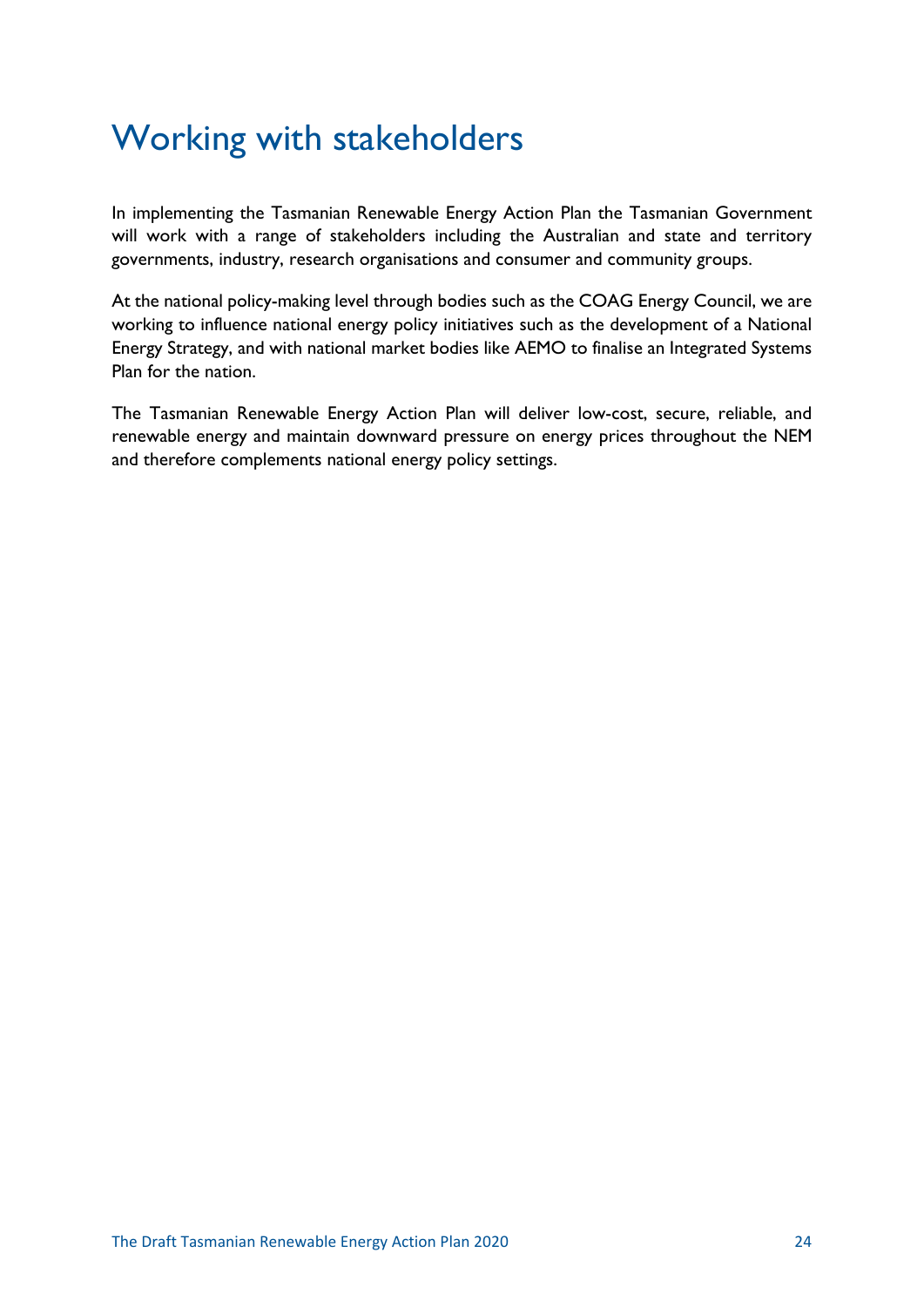# Appendix A

| <b>Priority I: Transforming Tasmania into</b><br>a global renewable energy powerhouse                                                                                                                                                                                                                   | <b>Priority 2: Making energy work for the</b><br><b>Tasmanian community</b>                                                                                                                                                                                                                                                                                                                                                                        | <b>Priority 3: Growing the economy and</b><br>providing jobs                                                                                                                                                                                                              |  |
|---------------------------------------------------------------------------------------------------------------------------------------------------------------------------------------------------------------------------------------------------------------------------------------------------------|----------------------------------------------------------------------------------------------------------------------------------------------------------------------------------------------------------------------------------------------------------------------------------------------------------------------------------------------------------------------------------------------------------------------------------------------------|---------------------------------------------------------------------------------------------------------------------------------------------------------------------------------------------------------------------------------------------------------------------------|--|
| <b>Targets</b>                                                                                                                                                                                                                                                                                          | <b>Targets</b>                                                                                                                                                                                                                                                                                                                                                                                                                                     | <b>Targets</b>                                                                                                                                                                                                                                                            |  |
| By 2022 Tasmania will be 100 per cent<br>self-sufficient in renewable electricity<br>generation.<br>By 2040 we will double our renewable<br>$\bullet$<br>generation with a target of 200 per cent of  <br>our current needs.<br>From 2030 Tasmania is a producer and<br>exporter of renewable hydrogen. | Ensure regulated electricity prices<br>remain affordable with the target to<br>achieve the lowest regulated electricity<br>prices in the NEM by 2022.<br>Maintain and further strengthen<br>$\bullet$<br>Tasmania's energy security framework.<br>Ensure Tasmanian customers have the<br>$\bullet$<br>tools and information required to<br>manage their electricity use, lower their<br>electricity bills and access new products<br>and services. | Grow<br>Tasmania's<br>renewable<br>energy<br>'brand' nationally and globally.<br>Attract new load and energy intensive<br>industries to Tasmania.<br>Create thousands of new jobs and realise<br>up to \$7 billion of new investment in the<br>renewables sector by 2030. |  |
| <b>Actions</b>                                                                                                                                                                                                                                                                                          | <b>Actions</b>                                                                                                                                                                                                                                                                                                                                                                                                                                     | <b>Actions</b>                                                                                                                                                                                                                                                            |  |
| I. Introduce a Tasmanian Renewable Energy<br>Target to double our renewable energy<br>production to meet 200 per cent of our<br>current electricity needs.                                                                                                                                              | <b>I.</b> Supporting Customers during COVID-19.                                                                                                                                                                                                                                                                                                                                                                                                    | I. Establish 'Renewables Tasmania' to<br>promote and develop Tasmania's<br>renewable energy advantage.                                                                                                                                                                    |  |
| 2. Continue to progress Project Marinus and<br>Battery of the Nation.                                                                                                                                                                                                                                   | Establish a pricing framework that results<br>2.<br>in affordable electricity prices for<br>Tasmanian consumers.                                                                                                                                                                                                                                                                                                                                   | 2. Develop a new load growth attraction<br>strategy for Tasmania.                                                                                                                                                                                                         |  |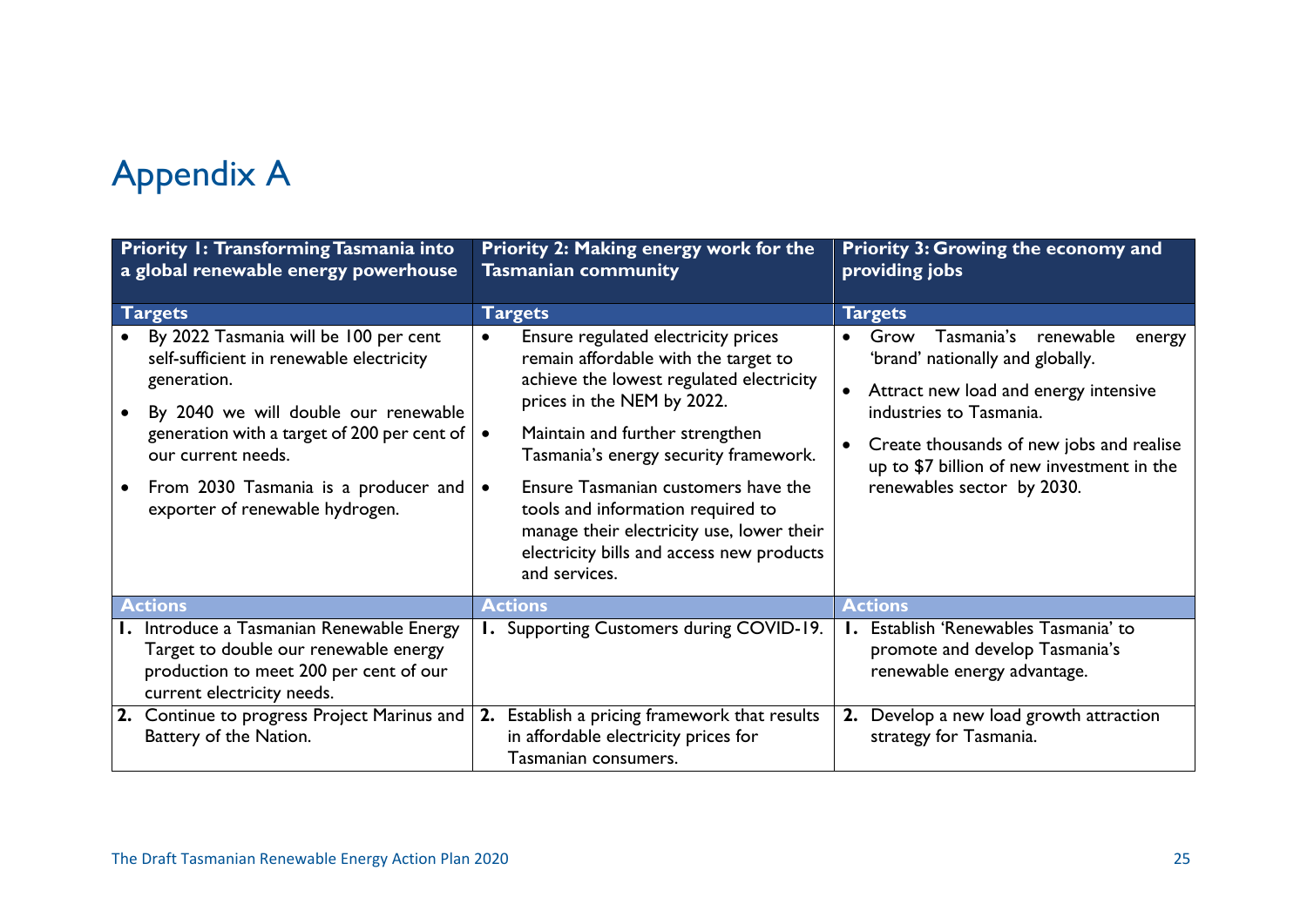| 3. | Implementation of Tasmanian Renewable<br>Hydrogen Action Plan.                                                                                                                                                                                              | 3. | Manage Tasmania's Energy Security Risk<br>Response Framework in response to<br>COVID-19.                  | 3. | Continue to promote Tasmania as a<br>premier investment destination for<br>businesses wanting low cost, reliable and<br>clean energy. |
|----|-------------------------------------------------------------------------------------------------------------------------------------------------------------------------------------------------------------------------------------------------------------|----|-----------------------------------------------------------------------------------------------------------|----|---------------------------------------------------------------------------------------------------------------------------------------|
|    | 4. Undertake community a consultation on<br>an ambitious net zero emissions target.                                                                                                                                                                         |    | 4. Monitor, evaluate and ensure the<br>progressive rollout of advanced meters<br>to Tasmanian households. | 4. | Skills Tasmania rollout of Energising<br>Tasmania skills and training initiative.                                                     |
|    | 5. Scoping study for the development of a<br>Renewable Energy Centre of Excellence.                                                                                                                                                                         | 5. | Continued rollout of on-farms energy<br>initiatives.                                                      | 5. | Maximise renewable energy development<br>opportunities for Antarctic nations under<br>the Antarctic Gateway Strategy.                 |
| 6. | Develop options to support bioenergy.                                                                                                                                                                                                                       |    | 6. Continue support for energy efficiency<br>programs.                                                    |    |                                                                                                                                       |
| 7. | Develop a Tasmanian policy framework<br>to coordinate the renewable energy<br>growth required to achieve the<br>Tasmanian Renewable Energy Targets and<br>to support Tasmanian major energy<br>projects (the 'Renewable Energy<br>Coordination Framework'). | 7. | Empower consumers through influencing<br>the National Energy Policy agenda.                               |    |                                                                                                                                       |
|    | Transport Industry Emissions Pathway.                                                                                                                                                                                                                       |    |                                                                                                           |    |                                                                                                                                       |